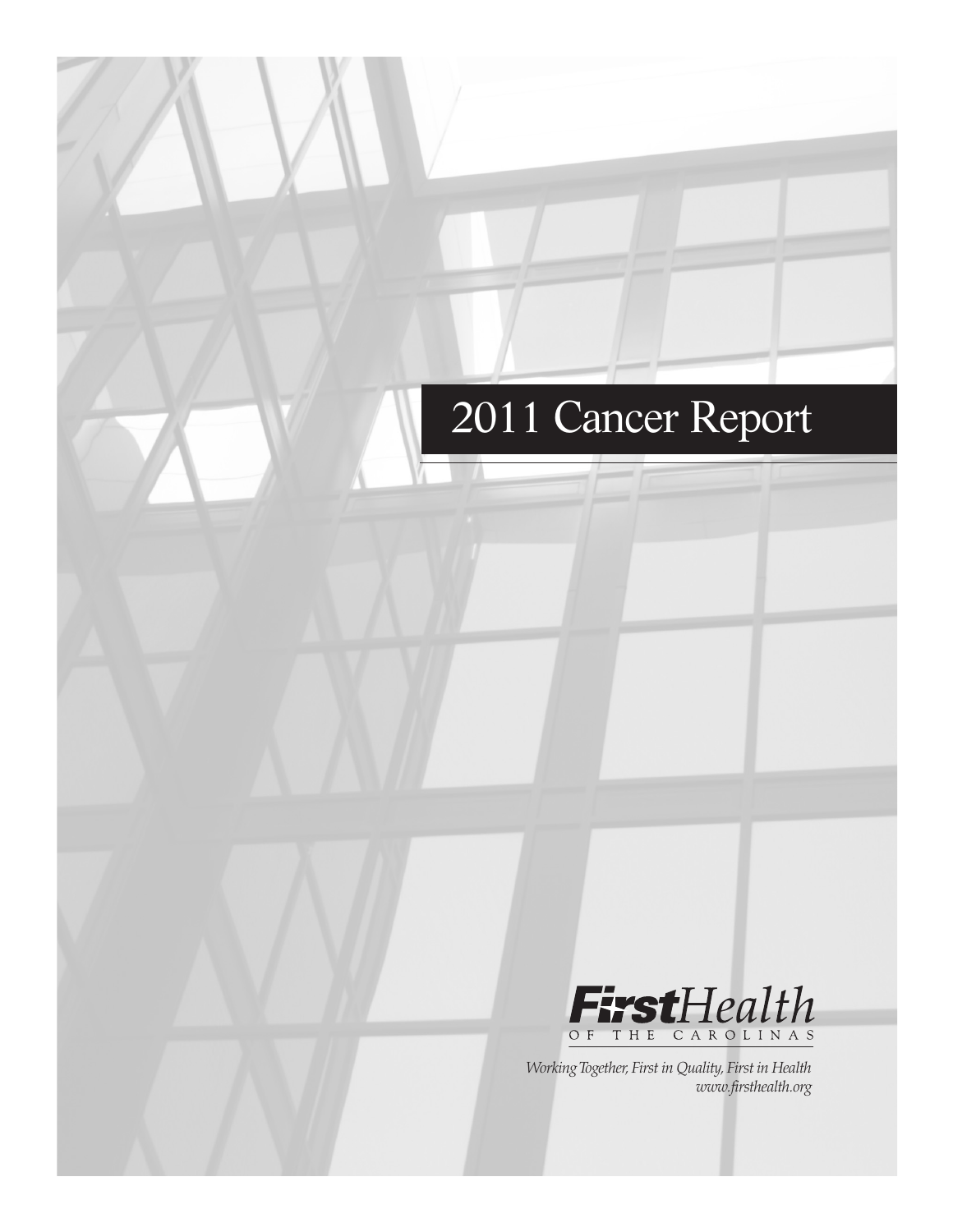

The Cancer Committee of FirstHealth Moore Regional Hospital, chaired by Dr. Ellen Willard, is pleased to present this statistical overview of the MRH Cancer Program in 2010 and a major site report on breast cancer.

The MRH Cancer Program is accredited with commendation by the American College of Surgeons Commission on Cancer (ACoS CoC) as a Community Hospital Comprehensive Cancer Program. This voluntary accreditation program encourages facilities to demonstrate availability of all major modalities of cancer treatment and meet rigorous requirements for multidisciplinary medical and hospital staff interaction, patient support services, community outreach activities, quality improvement and outcomes analyses.

Each cancer program must undergo a rigorous evaluation and review of its performance and compliance with the CoC standards. To maintain accreditation, facilities with accredited cancer programs must undergo an on-site review every three years.

The most recent on-site review of the MRH cancer program occurred in May 2011. We are pleased to report that the program received a full accreditation with Commendation. As a result of the 2008 survey, the MRH cancer program was awarded the Outstanding Achievement Award. Only 95 programs in the United States received the OAA as a result of surveys performed in 2008. This number represents approximately 19 percent of the 478 programs surveyed during this period. The recipients of the 2011 OAA will be announced in 2012.

Our accreditation ensures that each individual with cancer being treated at MRH will receive quality care close to home, including:

- Comprehensive care offering a range of state-of-the-art services and equipment
- A multidisciplinary team approach to coordinate the best cancer treatment options available
- Access to cancer-related information, education and support
- Ongoing monitoring and improvement of care
- Information about clinical trials and new treatment options

Thank you for taking the time to review this report. If you would like additional information about FirstHealth of the Carolinas, or any of the information presented in this overview, please feel free to contact us by calling (800) 213-3284.

### State and National Comparisons

2010 Most Prevalent Cancer Cases by Number of Cases and Percentage

|                     |       | <b>MRH</b> |        | $NC*$ |           | $US**$ |  |
|---------------------|-------|------------|--------|-------|-----------|--------|--|
| <b>BREAST</b>       | 188   | 16.4       | 6,500  | 14.4  | 209,060   | 13.7   |  |
| LUNG                | 262   | 22.9       | 7,520  | 16.7  | 222,520   | 14.5   |  |
| <b>PROSTATE</b>     | 172   | 15         | 6,910  | 15.3  | 217,730   | 14.2   |  |
| COLORECTAL          | 91    | 8          | 4,220  | 9.4   | 142,570   | 9.3    |  |
| <b>BLADDER</b>      | 48    | 4.2        | 1.890  | 4.2   | 70,530    | 4.6    |  |
| NH LYMPHOMA         | 40    | 3.5        | 1,800  | 4.0   | 65,540    | 4.3    |  |
| <b>CORPUS UTERI</b> | 16    | 1.4        | 1.190  | 2.6   | 43,470    | 2.8    |  |
| MELANOMA            | 15    | 1.3        | 2,130  | 4.7   | 68,130    | 4.5    |  |
| LEUKEMIA            | 6     | .5         | 1,150  | 2.5   | 43,050    | 2.8    |  |
| <b>CERVIX</b>       | 1     | $\cdot$ 1  | 360    | .8    | 12,200    | .8     |  |
| ALL OTHERS          | 304   | 26.6       | 11,450 | 25.4  | 434.760   | 28.4   |  |
| <b>Total Cases</b>  | 1.143 | 100        | 45.120 | 100   | 1.529.560 | 100    |  |

Throughout this report, percentages may not always total 100% due to rounding.

This report excludes basal and squamous cell skin cancers and in situ lesions of all sites except bladder. State and national numbers are estimates of cancer incidence in the entire state and nation, regardless of where the

patient is treated. The FHMRH numbers, however, are actual cases that were diagnosed and treated at MRH, regardless of where the

patient lives. This, along with the age of the local population, may explain deviations from the state and national averages.

\*American Cancer Society, 2010 Cancer Statistics, Estimated new cases.

FHMRH CANCER REGISTRY

#### County of Residence at Time of Treatment 2010 New and Recurrent Cancer Cases

| <b>Current County</b> | <b>Cases</b>   | <b>Percent</b> |
|-----------------------|----------------|----------------|
| M00RE                 | 647            | 47.40          |
| RICHMOND              | 193            | 14.10          |
| LEE                   | 96             | 7.00           |
| ROBESON               | 88             | 6.50           |
| <b>HOKE</b>           | 81             | 6.00           |
| MONTGOMERY            | 75             | 5.50           |
| SCOTLAND              | 68             | 5.00           |
| CUMBERLAND            | 39             | 3.00           |
| CHATHAM               | 16             | 1.00           |
| <b>HARNETT</b>        | 12             | .88            |
| <b>ANSON</b>          | 10             | .73            |
| MARLBORO (SC)         | 9              | .66            |
| RANDOLPH              | 8              | .59            |
| CHESTERFIELD (SC)     | 6              | .45            |
| OTHER NC              | 6              | .45            |
| <b>OUT OF STATE</b>   | 5              | .37            |
| <b>STANLY</b>         | 3              | .22            |
| <b>ALAMANCE</b>       | $\overline{2}$ | .15            |
| <b>Total Cases</b>    | 1364           | 100.00         |

FHMRH CANCER REGISTRY

#### Most Frequently Diagnosed/Treated Cancers at Moore Regional Hospital

|      | <b>Breast</b> | Lung | <b>Prostate</b> | <b>Colon/Rectum</b> |
|------|---------------|------|-----------------|---------------------|
| 2005 | 195           | 217  | 149             | 132                 |
| 2006 | 197           | 248  | 160             | 111                 |
| 2007 | 213           | 229  | 171             | 99                  |
| 2008 | 201           | 206  | 168             | 85                  |
| 2009 | 210           | 228  | 164             | 114                 |
| 2010 | 218           | 262  | 172             | 97                  |

FHMRH CANCER REGISTRY

Does not include cancers diagnosed and treated elsewhere and treated at MRH for recurrence.

# Age By Gender

|  | All 2010 Cases |
|--|----------------|
|  |                |

| Age           | <b>Male</b>    | <b>Female</b> |
|---------------|----------------|---------------|
| $10 - 19$     | 3              | 0             |
| $20 - 29$     | $\overline{2}$ | 7             |
| $30 - 39$     | 6              | 24            |
| $40 - 49$     | 29             | 66            |
| $50 - 59$     | 114            | 117           |
| $60 - 69$     | 235            | 190           |
| $70 - 79$     | 197            | 161           |
| $80 - 89$     | 97             | 87            |
| $90 - 99$     | 10             | 11            |
| <b>Totals</b> | 693            | 663           |

FHMRH CANCER REGISTRY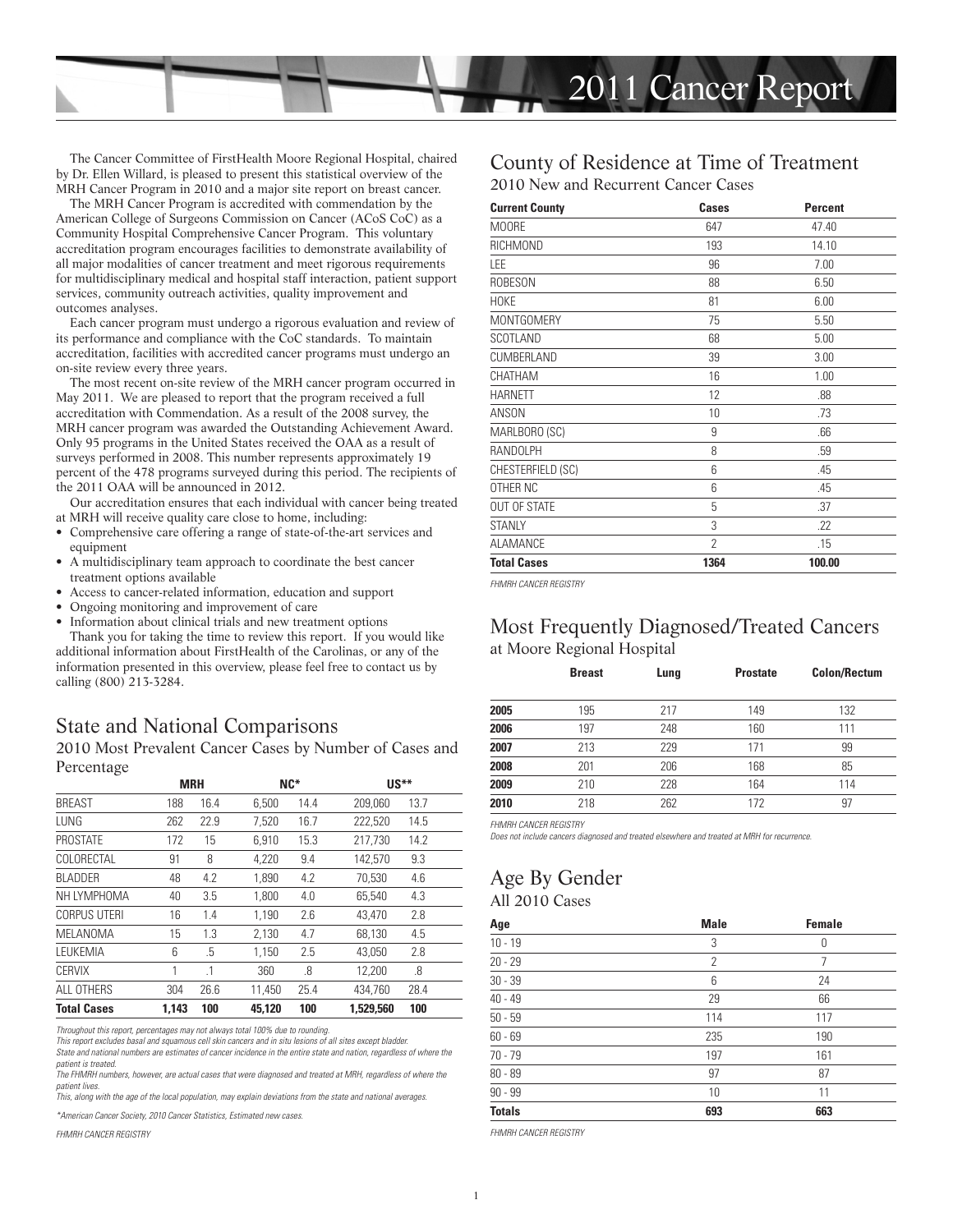

#### Distribution by Class

2010 All Cases

| <b>Class of Case</b>                           | Cases | <b>Percent</b> |
|------------------------------------------------|-------|----------------|
| DX AT MRH/TX ELSEWHERE*                        | 42    | 3              |
| DX/TX AT MRH                                   | 1000  | 74             |
| DX ELSEWHERE/TX MRH                            | 151   | 11             |
| INITIAL DX /TX ELSEWHERE, SUBSEQUENT TX AT MRH | 56    | 4              |
| PATHOLOGY ONLY                                 | 96    |                |
| DX/TX ONLY AT STAFF PHYSICIAN OFFICE           | 19    |                |
| <b>Total Cases</b>                             | 1364  | 100.00         |

\*Cases diagnosed at MRH and treated elsewhere are usually cases that require treatments offered at teaching hospitals, such as bone marrow transplant, induction chemotherapy for leukemias and management of most pediatric cancers. FHMRH CANCER REGISTRY

## Distribution by Race

All 2010 Cancer Cases

| Race               | <b>Cases</b> | <b>Percent</b> |  |
|--------------------|--------------|----------------|--|
| CAUCASIAN          | 1021         | 74.19          |  |
| AFRICAN AMERICAN   | 299          | 21.92          |  |
| NATIVE AMERICAN    | 42           | 3.08           |  |
| <b>NOT STATED</b>  | 7            | .51            |  |
| ASIAN              | 2            | .15            |  |
| <b>JAPANESE</b>    |              | .07            |  |
| <b>VIETNAMESE</b>  |              | .07            |  |
| <b>Total Cases</b> | 1364         | 100.00         |  |

FHMRH CANCER REGISTRY

## Cancer Registry Data Overview 2011

In 2010, the FirstHealth Moore Regional Hospital Cancer Registry recorded 1,364 cancer cases, representing a slight increase from the 1,328 cases documented in 2009. In order of incidence, lung, breast, prostate and colorectal cancer were the most commonly diagnosed. This is similar to state and national averages with the exception of lung cancer, which accounted for 22.9 percent of newly diagnosed cases at MRH, but only 16.7 percent in North Carolina and 14.5 percent nationally. This has been a consistent finding over the past decade and is likely due to a disproportionate volume of referrals to local sub-specialists for diagnosis and treatment of thoracic lesions.

A diagnosis of cancer was clearly related to age, with people aged 60 years and older accounting for 73 percent of cases. The racial distribution of the patient population is similar to that of the local area with approximately 75 percent of cases occurring among Caucasians, 22 percent among African-Americans and 3 percent among American Indians. Hispanic patients are included in the Caucasian category since this term is considered an ethnic rather than a racial designation.

Early diagnosis and treatment are vital factors in improving the longterm survival of nearly all cancers. As has been the case in previous years, most of the cases in 2010 were diagnosed in Stages 0, I and II. Some 179 of the 218 cases of breast cancer, 11 of the 16 cases of uterine body cancer and 34 of 48 cases of bladder cancer were diagnosed in very early stages (non-invasive Stage 0 or Stage I.)

Of the 262 lung cancer cases diagnosed, 80 were detected in Stage I or Stage II, stages where surgical removal is possible. Among patients with a diagnosis of prostate cancer, 133 of the 172 cases were detected in Stage II, indicating no evidence of disease spread outside of the gland.

Early cancer detection can be attributed to patient education and awareness of warning signs, self-examinations and regular medical screening including physicals, mammograms, PSA testing, fecal occult blood testing, colonoscopies and gynecological exams/PAP smears.

In keeping with the referral patterns of past years, 47 percent of the patients who were diagnosed and/or treated at Moore Regional's Community Hospital Comprehensive Cancer Center reside in Moore County. An additional 14 percent of patients are residents of Richmond County. Between 5 and 7 percent of patients travel to MRH from each of the following counties: Lee, Montgomery, Scotland, Robeson and Hoke. The remaining patients reside in more distant areas.

While 89 percent of patients were treated at MRH, 3 percent were diagnosed here but treated elsewhere. This figure reflects the philosophy that certain types of cancers require services and technologies available only at a university-based teaching hospital. Examples of these services and technologies are high-dose chemotherapy with bone marrow support and management of most pediatric cancer cases. The remaining 8 percent of reported cases were either pathology reports from outside offices or were diagnosed and treated in a staff physician's office. Those patients did not enter MRH for diagnosis or treatment.

Collecting, managing and analyzing data related to cancer diagnosis and treatment is a vital part of the cancer program at MRH. The follow-up rate of 95 percent for treated patients far exceeds the American College of Surgeons (ACoS) program standard. Requested data is forwarded to both the N.C. Central Cancer Registry, as required by state law, and to the American College of Surgeons National Cancer Data Base, as required for an accredited Community Hospital Comprehensive Cancer Program. In accordance with HIPAA guidelines, strict patient confidentiality measures are followed.

Three nationally certified cancer registrars perform these extensive procedures in addition to organizing and assisting with weekly cancer conferences. Thirty-five requests for specific analyses related to the MRH cancer program data were fulfilled. In 2010, 494 cases were presented for review at 98 multidisciplinary conferences for discussion by a group of physicians representing all specialties involved in the diagnosis and treatment of cancer. Ninety-five percent of the cases were presented prospectively, indicating that multidisciplinary input could affect future treatment decisions.

> Jeffrey C. Acker, M.D. Medical Director FHMRH Community Hospital Comprehensive Cancer Center

## 2011 Summary for Clinical Trials at Moore Regional Hospital

Clinical trials are research studies to find better ways to prevent or treat

disease. Each study is carefully designed to answer specific scientific questions. These studies are the final stages of a long and careful cancer research process to determine the value of promising approaches to cancer prevention, diagnosis and treatment.

In the case of cancer, clinical trials often compare the most accepted cancer treatment (standard of care) with a new treatment that is hoped to be better based on laboratory and small-scale clinical research results. The studies help determine if new drugs, treatments, devices or approaches are safe and effective.

Studies such as these are required for FDA approval of the drugs or treatments for future cancer patients. They are sponsored by the National Cancer Institute through its numerous research arms and the pharmaceutical industry.

FirstHealth Moore Regional Hospital has participated in clinical trials since 1997. As of the writing of this document, Moore Regional's Clinical Trials office has 30 studies open for cancer patients. The studies were selected to offer patients additional treatment options with a focus on the cancer types most frequently seen at MRH. Patients in clinical studies must be referred by their physicians and are required to meet eligibility criteria to qualify for participation.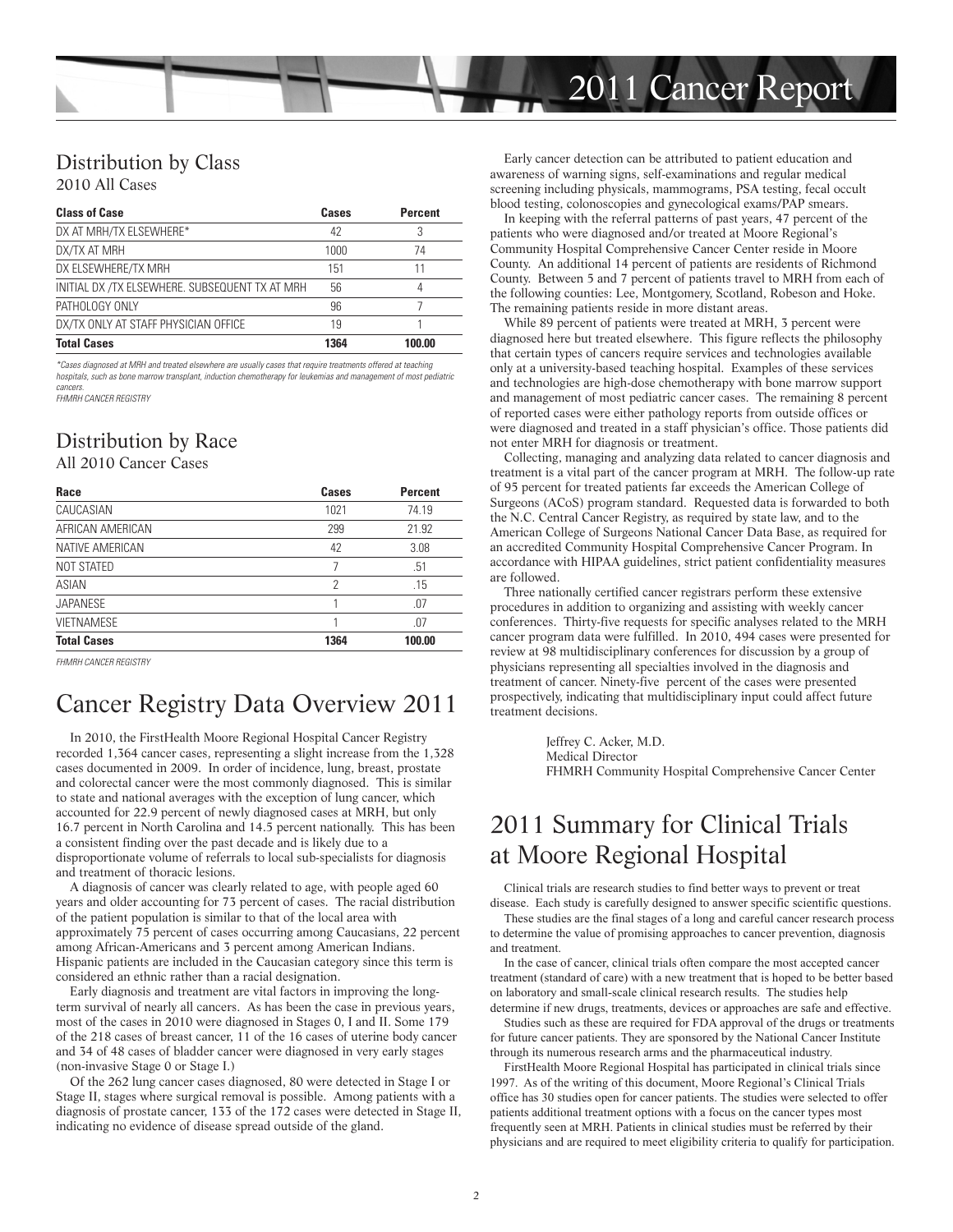

Most, but not all, studies target newly diagnosed patients.

All studies are reviewed by the FirstHealth Institutional Review Board (IRB), which is comprised of volunteers including non-clinical members of the local community, physicians and nurses. The IRB examines the goals of each study, weighs the risks versus the benefits and judges the value of the study before patients are enrolled. The board also reviews each study every time there is a change in the study protocol and annually for a continuing review. For a listing of current studies, please visit www.firsthealth.org/clinicaltrials.

The MRH Clinical Trials office enrolled 65 new patients into clinical studies during 2010, and seeks to match or exceed that total for 2011. This level of patient enrollment on clinical studies supports the Accreditation with Commendation of FirstHealth Moore Regional Hospital Community Cancer Center by ACoS (American College of Surgeons).

## 2011 Major Site Report: Breast Cancer

In 2011, an estimated 230,480 new cases of invasive breast cancer were diagnosed in women in the United States along with 57,650 new cases of noninvasive (in situ) breast cancer. About 2,140 new cases of invasive breast cancer were diagnosed in men in 2011.

About one in eight women will develop invasive breast cancer over the course of their lifetime. A man's lifetime risk is about one in 1,000. About 39,520 women in the United States died from breast cancer in 2011.

Besides skin cancer, breast cancer is the most commonly diagnosed cancer among American women, accounting for just under 30 percent of cancers in women. For women in the U.S., breast cancer trails only lung cancer for cancer-specific mortality.

Most breast cancers are diagnosed at an early stage. This is likely due to the accepted role of annual mammographic surveillance and tremendous self-awareness regarding the potential danger of a palpable breast mass. A total of 212 breast cancers were diagnosed within the FHMRH system in 2010. Fifty-four percent of those cases were diagnosed at an early stage (14 percent in situ, 40 percent stage I). This is in keeping with the National Cancer Data Base (NCDB) figure of 58 percent. Stage of presentation of breast cancer diagnosis at FHMRH mirrors the NCDB across all stages (Table 1). Breast cancer incidence rates continue to demonstrate a downward trend. Female breast cancer incidence rates decreased by about 2 percent per year from 1999 to 2005. This trend was observed only in women aged 50 or older and was thought secondary to the decreased use of post- menopausal hormonal replacement therapy that occurred after the publication of the W omen's

Health Initiative in 2002.

Although a significant number of breast cancers are hereditary in nature (due to an inherited mutation in BRCA1 and BRCA2 or other genes such as CHEK2, PTEN, ATN, or p53), most breast cancers are nonfamilial in nature. Other risk factors associated with an increased risk of breast cancer include dense breast tissue, aging, prior chest irradiation, diethylstilbestrol exposure, nulliparity, recent oral contraceptive use, hormonal replacement therapy, alcohol use and obesity.

Surgery remains the mainstay of treatment for breast cancer except in those patients who present with metastatic disease. However, the optimal therapy for the majority of breast cancer patients includes multiple modalities. Hormonal therapy, radiation therapy and chemotherapy play important roles in addition to surgery. A review of the FHMRH Cancer Registry data demonstrates that 84 percent of breast cancer patients received some sort of combination therapy (Table 2). This environment of cooperation across medical specialties is fostered at FHMRH through weekly tumor boards and clinical case conferences in which representatives of the departments of surgery, radiation oncology, medical oncology, pathology, diagnostic radiology, nursing, cancer registry and clinical trials all attend. Stage of disease, hormone receptor status and patient preference continue to be key drivers regarding the selection of appropriate treatment.

Significant trends noticed in the past four years since this institution's last major site report on breast cancer include the following:

- An increased use of breast MRI imaging with the goal of detecting cancers at an earlier stage. This allows greater surgical options for a patient, hopefully improving the chance for long-term cure.
- Increased awareness and testing for the BRCA1 and 2 mutations. Armed with this information, patients may select an alternative surgical therapy and consider a prophylactic bilateral mastectomy and/or oophorectomy or opt for closer surveillance.
- Increased adoption of the Oncotype DX® diagnostic tool. This has contributed to the decreased use of adjuvant systemic therapy in the estrogen receptor-positive, lymph node-negative adjuvant breast cancer setting.

Use of these prognostic and predictive tools results in the avoidance of chemotherapy for women who are unlikely to benefit (and thus eliminate chemotherapy-associated toxicities), reserving chemotherapy for a more selective population of early-stage breast cancer that is likely to demonstrate some degree of benefit from the use of adjuvant chemotherapy. Other trends noticed since the last report include an increased utilization of the docetaxel/cyclophosphamide chemotherapy regimen and a decreased reliance on anthracycline-based therapies in the adjuvant setting.

Newly approved FDA agents such as ixabepilone, eribulin mesylate and lapatinib have all been successfully incorporated into the treatment plan for many of our metastatic breast cancer patients. There has not been significant uptake of the use of the FDA-approved preventive agent of tamoxifen or raloxifene within the FHMRH system.

Overall, significant progress has been made in the treatment of breast cancer, both nationally and at FHMRH. Death rates from breast cancer have been declining since 1990. Ninety percent of women diagnosed with invasive breast cancer will be alive five years after their diagnosis.

There are an estimated 2.63 million survivors of breast cancer within the United States as per the 2011 SEER database.

Some of these improvements are believed to be secondary to increased awareness, active screening programs, earlier stage of breast cancer diagnoses, the development of new breast cancer-specific therapies and the overall improvement of health care in general over the past number of years. Although tremendous strides have been made, much work lies ahead.

> Charles S. Kuzma, M.D. Medical Oncology/Hematology PMC/FH Outpatient Cancer Center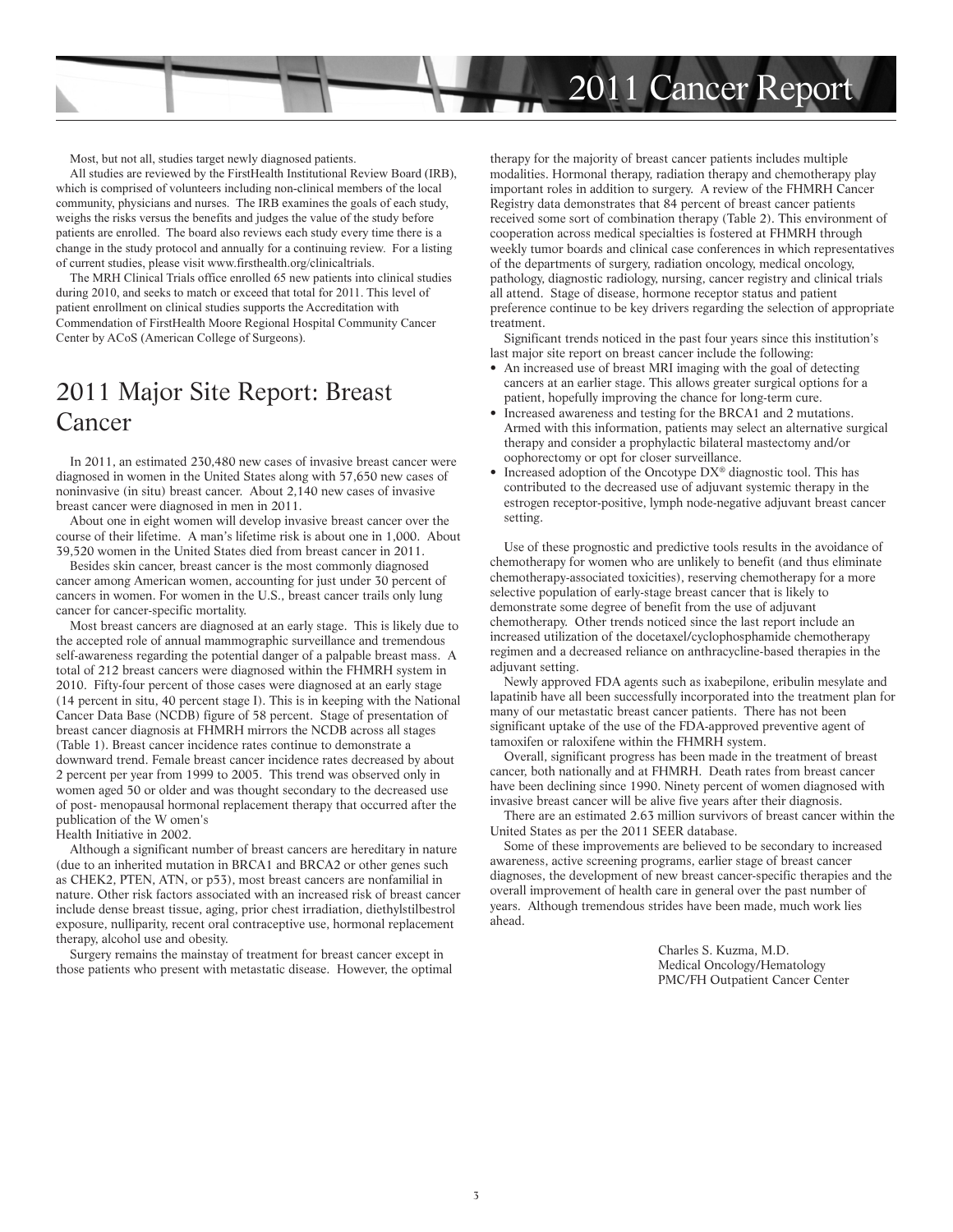

#### Table 1 Stage at Diagnosis 2010 Breast Cancer

| <b>Stage</b>       | <b>NBR-Cases</b> | <b>Percent</b> |
|--------------------|------------------|----------------|
| 0                  | 29               | 13.68          |
|                    | 85               | 40.09          |
| Ш                  | 60               | 28.30          |
| $\mathbf{III}$     | 30               | 14.15          |
| IV                 | 6                | 2.83           |
| <b>UNK</b>         | 2                | .94            |
| <b>Total Cases</b> | 212              | 100.00         |

FHMRH CANCER REGISTRY

#### Table 2 Treatment Combinations 2010 Breast Cancer

| Rx Type            | <b>NBR-Cases</b> | <b>Percent</b> |
|--------------------|------------------|----------------|
| SURG/RAD/HOR       | 53               | 25.00          |
| SURG/HOR           | 36               | 16.98          |
| <b>SURG</b>        | 33               | 15.57          |
| SURG/CHEM/RAD/HOR  | 22               | 10.38          |
| SURG/CHEM/RAD      | 20               | 9.43           |
| SURG/RAD           | 19               | 8.96           |
| SURG/CHEM          | 16               | 7.55           |
| SURG/CHEM/HOR      | 6                | 2.83           |
| OTHER COMBINATIONS | 5                | 2.36           |
| <b>NONE</b>        | 2                | .94            |
| <b>Total Cases</b> | 212              | 100.00         |

FHMRH CANCER REGISTRY

## Table 3 Observed Survival Analysis 2003-2005 Breast Cancer

| <b>Begin</b>       | <b>MRH</b> | <b>North Carolina</b> | <b>American Cancer</b><br><b>Society</b><br><b>Southern Division</b> | <b>NCDB</b><br><b>All Programs</b> |
|--------------------|------------|-----------------------|----------------------------------------------------------------------|------------------------------------|
| YEAR <sub>1</sub>  | 97.9       | 97.2                  | 97.3                                                                 | 97.1                               |
| YEAR <sub>2</sub>  | 95.6       | 93.9                  | 93.9                                                                 | 93.9                               |
| YEAR <sub>3</sub>  | 91.4       | 90.6                  | 90.5                                                                 | 90.5                               |
| YEAR 4             | 88.2       | 87.7                  | 87.4                                                                 | 87.4                               |
| YEAR <sub>5</sub>  | 85.6       | 84.5                  | 84.3                                                                 | 84.3                               |
| <b>Total Cases</b> | 390        | 20539                 | 130073                                                               | 130711                             |

FHMRH CANCER REGISTRY

ACOS NATIONAL CANCER DATA BASE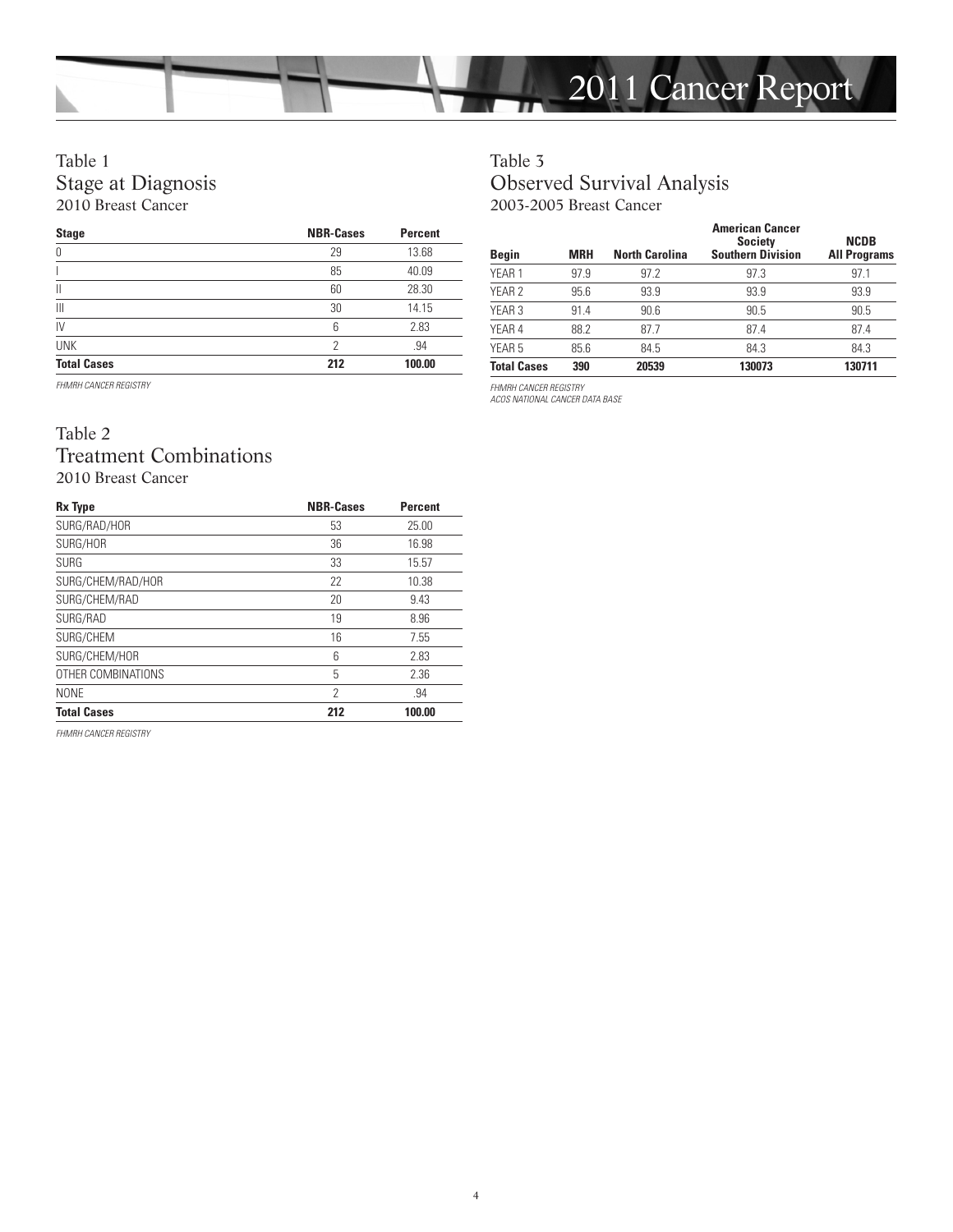

## Site and Stage Distribution

Primary Site Tabulation for New 2010 Cases

| ALL SITES<br>37<br>1194<br>607<br>587<br>65<br>287<br>289<br>205<br>207<br>104<br>$26\,$<br>$\mathbf 5$<br>3<br>8<br>ORAL CAVITY<br>21<br>$\mathbb O$<br>12<br>$\mathbf{1}$<br>$\mathbf{1}$<br>$\mathbf{1}$<br><b>ESOPHAGUS</b><br>9<br>6<br>3<br>$\mathbf{2}$<br>$\mathbb O$<br>$\mathbb O$<br>$\overline{2}$<br>4<br>$\mathbf 0$<br>$\mathbf{1}$<br>STOMACH<br>17<br>$\overline{2}$<br>$\overline{2}$<br>8<br>$\boldsymbol{9}$<br>8<br>3<br>$\mathbb O$<br>$\mathbf{1}$<br>$\mathbf{1}$<br>COLON<br>$75\,$<br>35<br>$40\,$<br>8<br>12<br>21<br>18<br>13<br>3<br>$\mathbf 0$<br>RECTUM<br>$19\,$<br>$10\,$<br>$\boldsymbol{9}$<br>5<br>$\mathbf{2}$<br>$\boldsymbol{9}$<br>3<br>$\mathbb O$<br>0<br>$\mathbf 0$<br>ANUS/ANAL CANAL<br>$\overline{2}$<br>$\mathbf{1}$<br>$\mathbb O$<br>0<br>$\mathbf{1}$<br>0<br>0<br>$\mathbf 0$<br>$\mathbf{1}$<br>$\mathbf{1}$<br><b>LIVER</b><br>9<br>6<br>3<br>$\mathbf 0$<br>3<br>$\mathbb O$<br>4<br>$\mathbf{1}$<br>$\mathbf 0$<br>$\mathbf{1}$<br><b>PANCREAS</b><br>24<br>12<br>12<br>3<br>3<br>$\overline{7}$<br>$\mathbb O$<br>10<br>$\mathbf{1}$<br>$\mathbf 0$<br>OTHER DIGESTIVE<br>21<br>9<br>$12\,$<br>$\mathbf{2}$<br>$\mathbf{2}$<br>9<br>$\mathbb O$<br>$\mathbf{1}$<br>$\mathbf{1}$<br>6<br>NASAL/SINUS<br>$\mathbf{2}$<br>$\mathbf{1}$<br>$\mathbf{1}$<br>$\mathbb O$<br>$\mathbb 0$<br>$\mathbb O$<br>$\mathbf 0$<br>$\mathbf{1}$<br>$\mathbf{1}$<br>$\mathbb O$<br>LARYNX<br>17<br>$\mathfrak{Z}$<br>$\sqrt{3}$<br>$\mathbf 5$<br>14<br>$\mathbf{1}$<br>$\overline{4}$<br>$\overline{4}$<br>$\mathbf 0$<br>$\mathbf{0}$<br>LUNG/BRONCHUS<br>262<br>154<br>108<br>$\mathbb O$<br>65<br>15<br>75<br>98<br>6<br>3<br>OTHER RESPIRATORY<br>4<br>3<br>$\mathbf{1}$<br>$\mathbb O$<br>$\overline{2}$<br>$\mathbb 0$<br>$\mathbf 0$<br>$\mathbf{0}$<br>$\mathbf{1}$<br>$\mathbf{1}$<br>LEUKEMIA<br>6<br>5<br>$\mathbb O$<br>$\mathbb 0$<br>6<br>$\mathbf{1}$<br>$\mathbb O$<br>$\mathbb O$<br>0<br>0<br>MULTIPLE MYELONA<br>$20\,$<br>15<br>5<br>$\mathbb O$<br>$\mathbb 0$<br>$\mathbb O$<br>$20\,$<br>$\mathbb O$<br>0<br>0<br>5<br>3<br>$\overline{2}$<br>OTHER<br>$\mathbb O$<br>$\mathbb O$<br>$\mathbb 0$<br>$\mathbb O$<br>$\mathbb O$<br>0<br>5<br>3<br>CONNECT/SOFT TISSUE<br>6<br>3<br>$\mathbb 0$<br>$\mathbb O$<br>$\mathbb O$<br>4<br>$\mathbb O$<br>$\mathbf{1}$<br>1<br><b>MELANOMA</b><br>$\mathbf 5$<br>$18\,$<br>14<br>$\sqrt{3}$<br>6<br>$\overline{2}$<br>$\mathbb O$<br>$\overline{4}$<br>$\mathbf{1}$<br>$\mathbf{1}$<br>OTHER SKIN<br>$\mathbb 0$<br>$\mathbb O$<br>$\mathbf 0$<br>$\mathbf 0$<br>$\mathbf 0$<br>$\mathbf 0$<br>$\mathbf{0}$<br>$\mathbf{1}$<br>$\mathbf{1}$<br>$\mathbf{1}$<br><b>BREAST</b><br>218<br>214<br>$30\,$<br>88<br>61<br>$30\,$<br>6<br>3<br>$\mathbf 0$<br>4<br><b>CERVIX UTERI</b><br>$\boldsymbol{0}$<br>$\mathbb 0$<br>$\mathbf{1}$<br>$\mathbb O$<br>$\mathbf 0$<br>$\mathbb O$<br>0<br>$\mathbb O$<br>$\mathbf{1}$<br>1<br>CORPUS UTERI<br>16<br>$\sqrt{3}$<br>0<br>16<br>$\mathbf 0$<br>0<br>11<br>$\mathbf{1}$<br>$\mathbf{1}$<br>0<br><b>OVARY</b><br>12<br>$\boldsymbol{0}$<br>3<br>$\mathbf{2}$<br>$12\,$<br>0<br>$\mathbf{1}$<br>4<br>$\mathbf{1}$<br>$\mathbf{1}$<br>VULVA<br>$\overline{2}$<br>$\boldsymbol{0}$<br>$\mathbf{2}$<br>$\mathbf{2}$<br>$\mathbf 0$<br>0<br>$\mathbb O$<br>0<br>0<br>$\mathbb O$<br>PROSTATE<br>172<br>172<br>$\mathbb 0$<br>$\mathbb O$<br>133<br>33<br>6<br>$\mathbb O$<br>$\mathbb O$<br>$\mathbb O$<br><b>TESTIS</b><br>3<br>3<br>$\mathbb 0$<br>$\mathbb 0$<br>$\mathbb O$<br>3<br>$\mathbb O$<br>0<br>$\mathbf 0$<br>$\mathbf 0$<br><b>BLADDER</b><br>39<br>48<br>9<br>20<br>14<br>11<br>$\mathbb O$<br>3<br>0<br>$\mathbb O$<br>KIDNEY/RENAL<br>37<br>20<br>17<br>$\mathbb O$<br>22<br>6<br>$\mathbf{1}$<br>$\overline{4}$<br>$\mathbb O$<br>4<br>$\sqrt{2}$<br>OTHER URINARY SYSTEM<br>$\sqrt{4}$<br>$\mathbb O$<br>$\mathbf{1}$<br>$\mathbb O$<br>0<br>$\mathbb O$<br>$\overline{4}$<br>$\mathbb O$<br>1<br><b>BRAIN (BENIGN)</b><br>6<br>5<br>$\mathbb O$<br>6<br>1<br>$\mathbb O$<br>$\mathbf 0$<br>$\mathbb O$<br>0<br>$\mathbb O$<br>$\overline{7}$<br>$\overline{7}$<br><b>BRAIN (MALIGNANT)</b><br>14<br>$\mathbb O$<br>$\mathbb O$<br>$\mathbb O$<br>$\mathbb O$<br>$\mathbb O$<br>14<br>0<br>5<br>OTHER CNS<br>17<br>12<br>$\mathbb O$<br>$\mathbb O$<br>$\mathbb 0$<br>$\mathbb O$<br>0<br>0<br>17<br>$\mathfrak{Z}$<br><b>THYROID</b><br>40<br>9<br>31<br>29<br>$\overline{7}$<br>$\mathbb O$<br>0<br>$\mathbf 0$<br>$\mathbf{1}$<br>OTHER ENDOCRINE<br>6<br>$\overline{2}$<br>$\overline{4}$<br>$\mathbb O$<br>$\mathbb O$<br>$\mathbb O$<br>$\mathbf 0$<br>0<br>0<br>6<br>HODGKIN'S DISEASE<br>$\mathbb 0$<br>$\mathbb O$<br>$\mathbb O$<br>$\mathbf{1}$<br>$\mathbf{1}$<br>$\mathbb O$<br>$\mathbf{1}$<br>$\mathbb O$<br>0<br>$\mathbf 0$<br>12<br>9<br>$\sqrt{3}$<br>40<br>15<br>25<br>$\mathbb O$<br>15<br>NON-HODGKIN'S<br>$\mathbf{1}$<br>$\mathbf 0$<br>$7\overline{ }$<br>$\mathbb O$<br>UNKNOWN PRIMARY<br>11<br>4<br>$\mathbb O$<br>0<br>$\mathbb O$<br>0<br>0<br>11<br>OTHER/ILL-DEFINED<br>3<br>$\mathbb O$<br>3<br>$\mathbb O$<br>$\mathbf 0$<br>$\mathbb 0$<br>3<br>0<br>0<br>0 | <b>Sites</b> | <b>Total</b> | M | F | Stage 0 | Stage I | <b>Stage II</b> | <b>Stage III</b> | <b>Stage IV</b> | <b>Unknown</b> | N/A |
|-----------------------------------------------------------------------------------------------------------------------------------------------------------------------------------------------------------------------------------------------------------------------------------------------------------------------------------------------------------------------------------------------------------------------------------------------------------------------------------------------------------------------------------------------------------------------------------------------------------------------------------------------------------------------------------------------------------------------------------------------------------------------------------------------------------------------------------------------------------------------------------------------------------------------------------------------------------------------------------------------------------------------------------------------------------------------------------------------------------------------------------------------------------------------------------------------------------------------------------------------------------------------------------------------------------------------------------------------------------------------------------------------------------------------------------------------------------------------------------------------------------------------------------------------------------------------------------------------------------------------------------------------------------------------------------------------------------------------------------------------------------------------------------------------------------------------------------------------------------------------------------------------------------------------------------------------------------------------------------------------------------------------------------------------------------------------------------------------------------------------------------------------------------------------------------------------------------------------------------------------------------------------------------------------------------------------------------------------------------------------------------------------------------------------------------------------------------------------------------------------------------------------------------------------------------------------------------------------------------------------------------------------------------------------------------------------------------------------------------------------------------------------------------------------------------------------------------------------------------------------------------------------------------------------------------------------------------------------------------------------------------------------------------------------------------------------------------------------------------------------------------------------------------------------------------------------------------------------------------------------------------------------------------------------------------------------------------------------------------------------------------------------------------------------------------------------------------------------------------------------------------------------------------------------------------------------------------------------------------------------------------------------------------------------------------------------------------------------------------------------------------------------------------------------------------------------------------------------------------------------------------------------------------------------------------------------------------------------------------------------------------------------------------------------------------------------------------------------------------------------------------------------------------------------------------------------------------------------------------------------------------------------------------------------------------------------------------------------------------------------------------------------------------------------------------------------------------------------------------------------------------------------------------------------------------------------------------------------------------------------------------------------------------------------------------------------------------------------------------------------------------------------------------------------------------------------------------------------------------------------------------------------------------------------------------------------------------------------------------------------------------------------------------------------------------------------------------------------------------------------------------------------------------------|--------------|--------------|---|---|---------|---------|-----------------|------------------|-----------------|----------------|-----|
|                                                                                                                                                                                                                                                                                                                                                                                                                                                                                                                                                                                                                                                                                                                                                                                                                                                                                                                                                                                                                                                                                                                                                                                                                                                                                                                                                                                                                                                                                                                                                                                                                                                                                                                                                                                                                                                                                                                                                                                                                                                                                                                                                                                                                                                                                                                                                                                                                                                                                                                                                                                                                                                                                                                                                                                                                                                                                                                                                                                                                                                                                                                                                                                                                                                                                                                                                                                                                                                                                                                                                                                                                                                                                                                                                                                                                                                                                                                                                                                                                                                                                                                                                                                                                                                                                                                                                                                                                                                                                                                                                                                                                                                                                                                                                                                                                                                                                                                                                                                                                                                                                                                                                                 |              |              |   |   |         |         |                 |                  |                 |                |     |
|                                                                                                                                                                                                                                                                                                                                                                                                                                                                                                                                                                                                                                                                                                                                                                                                                                                                                                                                                                                                                                                                                                                                                                                                                                                                                                                                                                                                                                                                                                                                                                                                                                                                                                                                                                                                                                                                                                                                                                                                                                                                                                                                                                                                                                                                                                                                                                                                                                                                                                                                                                                                                                                                                                                                                                                                                                                                                                                                                                                                                                                                                                                                                                                                                                                                                                                                                                                                                                                                                                                                                                                                                                                                                                                                                                                                                                                                                                                                                                                                                                                                                                                                                                                                                                                                                                                                                                                                                                                                                                                                                                                                                                                                                                                                                                                                                                                                                                                                                                                                                                                                                                                                                                 |              |              |   |   |         |         |                 |                  |                 |                |     |
|                                                                                                                                                                                                                                                                                                                                                                                                                                                                                                                                                                                                                                                                                                                                                                                                                                                                                                                                                                                                                                                                                                                                                                                                                                                                                                                                                                                                                                                                                                                                                                                                                                                                                                                                                                                                                                                                                                                                                                                                                                                                                                                                                                                                                                                                                                                                                                                                                                                                                                                                                                                                                                                                                                                                                                                                                                                                                                                                                                                                                                                                                                                                                                                                                                                                                                                                                                                                                                                                                                                                                                                                                                                                                                                                                                                                                                                                                                                                                                                                                                                                                                                                                                                                                                                                                                                                                                                                                                                                                                                                                                                                                                                                                                                                                                                                                                                                                                                                                                                                                                                                                                                                                                 |              |              |   |   |         |         |                 |                  |                 |                |     |
|                                                                                                                                                                                                                                                                                                                                                                                                                                                                                                                                                                                                                                                                                                                                                                                                                                                                                                                                                                                                                                                                                                                                                                                                                                                                                                                                                                                                                                                                                                                                                                                                                                                                                                                                                                                                                                                                                                                                                                                                                                                                                                                                                                                                                                                                                                                                                                                                                                                                                                                                                                                                                                                                                                                                                                                                                                                                                                                                                                                                                                                                                                                                                                                                                                                                                                                                                                                                                                                                                                                                                                                                                                                                                                                                                                                                                                                                                                                                                                                                                                                                                                                                                                                                                                                                                                                                                                                                                                                                                                                                                                                                                                                                                                                                                                                                                                                                                                                                                                                                                                                                                                                                                                 |              |              |   |   |         |         |                 |                  |                 |                |     |
|                                                                                                                                                                                                                                                                                                                                                                                                                                                                                                                                                                                                                                                                                                                                                                                                                                                                                                                                                                                                                                                                                                                                                                                                                                                                                                                                                                                                                                                                                                                                                                                                                                                                                                                                                                                                                                                                                                                                                                                                                                                                                                                                                                                                                                                                                                                                                                                                                                                                                                                                                                                                                                                                                                                                                                                                                                                                                                                                                                                                                                                                                                                                                                                                                                                                                                                                                                                                                                                                                                                                                                                                                                                                                                                                                                                                                                                                                                                                                                                                                                                                                                                                                                                                                                                                                                                                                                                                                                                                                                                                                                                                                                                                                                                                                                                                                                                                                                                                                                                                                                                                                                                                                                 |              |              |   |   |         |         |                 |                  |                 |                |     |
|                                                                                                                                                                                                                                                                                                                                                                                                                                                                                                                                                                                                                                                                                                                                                                                                                                                                                                                                                                                                                                                                                                                                                                                                                                                                                                                                                                                                                                                                                                                                                                                                                                                                                                                                                                                                                                                                                                                                                                                                                                                                                                                                                                                                                                                                                                                                                                                                                                                                                                                                                                                                                                                                                                                                                                                                                                                                                                                                                                                                                                                                                                                                                                                                                                                                                                                                                                                                                                                                                                                                                                                                                                                                                                                                                                                                                                                                                                                                                                                                                                                                                                                                                                                                                                                                                                                                                                                                                                                                                                                                                                                                                                                                                                                                                                                                                                                                                                                                                                                                                                                                                                                                                                 |              |              |   |   |         |         |                 |                  |                 |                |     |
|                                                                                                                                                                                                                                                                                                                                                                                                                                                                                                                                                                                                                                                                                                                                                                                                                                                                                                                                                                                                                                                                                                                                                                                                                                                                                                                                                                                                                                                                                                                                                                                                                                                                                                                                                                                                                                                                                                                                                                                                                                                                                                                                                                                                                                                                                                                                                                                                                                                                                                                                                                                                                                                                                                                                                                                                                                                                                                                                                                                                                                                                                                                                                                                                                                                                                                                                                                                                                                                                                                                                                                                                                                                                                                                                                                                                                                                                                                                                                                                                                                                                                                                                                                                                                                                                                                                                                                                                                                                                                                                                                                                                                                                                                                                                                                                                                                                                                                                                                                                                                                                                                                                                                                 |              |              |   |   |         |         |                 |                  |                 |                |     |
|                                                                                                                                                                                                                                                                                                                                                                                                                                                                                                                                                                                                                                                                                                                                                                                                                                                                                                                                                                                                                                                                                                                                                                                                                                                                                                                                                                                                                                                                                                                                                                                                                                                                                                                                                                                                                                                                                                                                                                                                                                                                                                                                                                                                                                                                                                                                                                                                                                                                                                                                                                                                                                                                                                                                                                                                                                                                                                                                                                                                                                                                                                                                                                                                                                                                                                                                                                                                                                                                                                                                                                                                                                                                                                                                                                                                                                                                                                                                                                                                                                                                                                                                                                                                                                                                                                                                                                                                                                                                                                                                                                                                                                                                                                                                                                                                                                                                                                                                                                                                                                                                                                                                                                 |              |              |   |   |         |         |                 |                  |                 |                |     |
|                                                                                                                                                                                                                                                                                                                                                                                                                                                                                                                                                                                                                                                                                                                                                                                                                                                                                                                                                                                                                                                                                                                                                                                                                                                                                                                                                                                                                                                                                                                                                                                                                                                                                                                                                                                                                                                                                                                                                                                                                                                                                                                                                                                                                                                                                                                                                                                                                                                                                                                                                                                                                                                                                                                                                                                                                                                                                                                                                                                                                                                                                                                                                                                                                                                                                                                                                                                                                                                                                                                                                                                                                                                                                                                                                                                                                                                                                                                                                                                                                                                                                                                                                                                                                                                                                                                                                                                                                                                                                                                                                                                                                                                                                                                                                                                                                                                                                                                                                                                                                                                                                                                                                                 |              |              |   |   |         |         |                 |                  |                 |                |     |
|                                                                                                                                                                                                                                                                                                                                                                                                                                                                                                                                                                                                                                                                                                                                                                                                                                                                                                                                                                                                                                                                                                                                                                                                                                                                                                                                                                                                                                                                                                                                                                                                                                                                                                                                                                                                                                                                                                                                                                                                                                                                                                                                                                                                                                                                                                                                                                                                                                                                                                                                                                                                                                                                                                                                                                                                                                                                                                                                                                                                                                                                                                                                                                                                                                                                                                                                                                                                                                                                                                                                                                                                                                                                                                                                                                                                                                                                                                                                                                                                                                                                                                                                                                                                                                                                                                                                                                                                                                                                                                                                                                                                                                                                                                                                                                                                                                                                                                                                                                                                                                                                                                                                                                 |              |              |   |   |         |         |                 |                  |                 |                |     |
|                                                                                                                                                                                                                                                                                                                                                                                                                                                                                                                                                                                                                                                                                                                                                                                                                                                                                                                                                                                                                                                                                                                                                                                                                                                                                                                                                                                                                                                                                                                                                                                                                                                                                                                                                                                                                                                                                                                                                                                                                                                                                                                                                                                                                                                                                                                                                                                                                                                                                                                                                                                                                                                                                                                                                                                                                                                                                                                                                                                                                                                                                                                                                                                                                                                                                                                                                                                                                                                                                                                                                                                                                                                                                                                                                                                                                                                                                                                                                                                                                                                                                                                                                                                                                                                                                                                                                                                                                                                                                                                                                                                                                                                                                                                                                                                                                                                                                                                                                                                                                                                                                                                                                                 |              |              |   |   |         |         |                 |                  |                 |                |     |
|                                                                                                                                                                                                                                                                                                                                                                                                                                                                                                                                                                                                                                                                                                                                                                                                                                                                                                                                                                                                                                                                                                                                                                                                                                                                                                                                                                                                                                                                                                                                                                                                                                                                                                                                                                                                                                                                                                                                                                                                                                                                                                                                                                                                                                                                                                                                                                                                                                                                                                                                                                                                                                                                                                                                                                                                                                                                                                                                                                                                                                                                                                                                                                                                                                                                                                                                                                                                                                                                                                                                                                                                                                                                                                                                                                                                                                                                                                                                                                                                                                                                                                                                                                                                                                                                                                                                                                                                                                                                                                                                                                                                                                                                                                                                                                                                                                                                                                                                                                                                                                                                                                                                                                 |              |              |   |   |         |         |                 |                  |                 |                |     |
|                                                                                                                                                                                                                                                                                                                                                                                                                                                                                                                                                                                                                                                                                                                                                                                                                                                                                                                                                                                                                                                                                                                                                                                                                                                                                                                                                                                                                                                                                                                                                                                                                                                                                                                                                                                                                                                                                                                                                                                                                                                                                                                                                                                                                                                                                                                                                                                                                                                                                                                                                                                                                                                                                                                                                                                                                                                                                                                                                                                                                                                                                                                                                                                                                                                                                                                                                                                                                                                                                                                                                                                                                                                                                                                                                                                                                                                                                                                                                                                                                                                                                                                                                                                                                                                                                                                                                                                                                                                                                                                                                                                                                                                                                                                                                                                                                                                                                                                                                                                                                                                                                                                                                                 |              |              |   |   |         |         |                 |                  |                 |                |     |
|                                                                                                                                                                                                                                                                                                                                                                                                                                                                                                                                                                                                                                                                                                                                                                                                                                                                                                                                                                                                                                                                                                                                                                                                                                                                                                                                                                                                                                                                                                                                                                                                                                                                                                                                                                                                                                                                                                                                                                                                                                                                                                                                                                                                                                                                                                                                                                                                                                                                                                                                                                                                                                                                                                                                                                                                                                                                                                                                                                                                                                                                                                                                                                                                                                                                                                                                                                                                                                                                                                                                                                                                                                                                                                                                                                                                                                                                                                                                                                                                                                                                                                                                                                                                                                                                                                                                                                                                                                                                                                                                                                                                                                                                                                                                                                                                                                                                                                                                                                                                                                                                                                                                                                 |              |              |   |   |         |         |                 |                  |                 |                |     |
|                                                                                                                                                                                                                                                                                                                                                                                                                                                                                                                                                                                                                                                                                                                                                                                                                                                                                                                                                                                                                                                                                                                                                                                                                                                                                                                                                                                                                                                                                                                                                                                                                                                                                                                                                                                                                                                                                                                                                                                                                                                                                                                                                                                                                                                                                                                                                                                                                                                                                                                                                                                                                                                                                                                                                                                                                                                                                                                                                                                                                                                                                                                                                                                                                                                                                                                                                                                                                                                                                                                                                                                                                                                                                                                                                                                                                                                                                                                                                                                                                                                                                                                                                                                                                                                                                                                                                                                                                                                                                                                                                                                                                                                                                                                                                                                                                                                                                                                                                                                                                                                                                                                                                                 |              |              |   |   |         |         |                 |                  |                 |                |     |
|                                                                                                                                                                                                                                                                                                                                                                                                                                                                                                                                                                                                                                                                                                                                                                                                                                                                                                                                                                                                                                                                                                                                                                                                                                                                                                                                                                                                                                                                                                                                                                                                                                                                                                                                                                                                                                                                                                                                                                                                                                                                                                                                                                                                                                                                                                                                                                                                                                                                                                                                                                                                                                                                                                                                                                                                                                                                                                                                                                                                                                                                                                                                                                                                                                                                                                                                                                                                                                                                                                                                                                                                                                                                                                                                                                                                                                                                                                                                                                                                                                                                                                                                                                                                                                                                                                                                                                                                                                                                                                                                                                                                                                                                                                                                                                                                                                                                                                                                                                                                                                                                                                                                                                 |              |              |   |   |         |         |                 |                  |                 |                |     |
|                                                                                                                                                                                                                                                                                                                                                                                                                                                                                                                                                                                                                                                                                                                                                                                                                                                                                                                                                                                                                                                                                                                                                                                                                                                                                                                                                                                                                                                                                                                                                                                                                                                                                                                                                                                                                                                                                                                                                                                                                                                                                                                                                                                                                                                                                                                                                                                                                                                                                                                                                                                                                                                                                                                                                                                                                                                                                                                                                                                                                                                                                                                                                                                                                                                                                                                                                                                                                                                                                                                                                                                                                                                                                                                                                                                                                                                                                                                                                                                                                                                                                                                                                                                                                                                                                                                                                                                                                                                                                                                                                                                                                                                                                                                                                                                                                                                                                                                                                                                                                                                                                                                                                                 |              |              |   |   |         |         |                 |                  |                 |                |     |
|                                                                                                                                                                                                                                                                                                                                                                                                                                                                                                                                                                                                                                                                                                                                                                                                                                                                                                                                                                                                                                                                                                                                                                                                                                                                                                                                                                                                                                                                                                                                                                                                                                                                                                                                                                                                                                                                                                                                                                                                                                                                                                                                                                                                                                                                                                                                                                                                                                                                                                                                                                                                                                                                                                                                                                                                                                                                                                                                                                                                                                                                                                                                                                                                                                                                                                                                                                                                                                                                                                                                                                                                                                                                                                                                                                                                                                                                                                                                                                                                                                                                                                                                                                                                                                                                                                                                                                                                                                                                                                                                                                                                                                                                                                                                                                                                                                                                                                                                                                                                                                                                                                                                                                 |              |              |   |   |         |         |                 |                  |                 |                |     |
|                                                                                                                                                                                                                                                                                                                                                                                                                                                                                                                                                                                                                                                                                                                                                                                                                                                                                                                                                                                                                                                                                                                                                                                                                                                                                                                                                                                                                                                                                                                                                                                                                                                                                                                                                                                                                                                                                                                                                                                                                                                                                                                                                                                                                                                                                                                                                                                                                                                                                                                                                                                                                                                                                                                                                                                                                                                                                                                                                                                                                                                                                                                                                                                                                                                                                                                                                                                                                                                                                                                                                                                                                                                                                                                                                                                                                                                                                                                                                                                                                                                                                                                                                                                                                                                                                                                                                                                                                                                                                                                                                                                                                                                                                                                                                                                                                                                                                                                                                                                                                                                                                                                                                                 |              |              |   |   |         |         |                 |                  |                 |                |     |
|                                                                                                                                                                                                                                                                                                                                                                                                                                                                                                                                                                                                                                                                                                                                                                                                                                                                                                                                                                                                                                                                                                                                                                                                                                                                                                                                                                                                                                                                                                                                                                                                                                                                                                                                                                                                                                                                                                                                                                                                                                                                                                                                                                                                                                                                                                                                                                                                                                                                                                                                                                                                                                                                                                                                                                                                                                                                                                                                                                                                                                                                                                                                                                                                                                                                                                                                                                                                                                                                                                                                                                                                                                                                                                                                                                                                                                                                                                                                                                                                                                                                                                                                                                                                                                                                                                                                                                                                                                                                                                                                                                                                                                                                                                                                                                                                                                                                                                                                                                                                                                                                                                                                                                 |              |              |   |   |         |         |                 |                  |                 |                |     |
|                                                                                                                                                                                                                                                                                                                                                                                                                                                                                                                                                                                                                                                                                                                                                                                                                                                                                                                                                                                                                                                                                                                                                                                                                                                                                                                                                                                                                                                                                                                                                                                                                                                                                                                                                                                                                                                                                                                                                                                                                                                                                                                                                                                                                                                                                                                                                                                                                                                                                                                                                                                                                                                                                                                                                                                                                                                                                                                                                                                                                                                                                                                                                                                                                                                                                                                                                                                                                                                                                                                                                                                                                                                                                                                                                                                                                                                                                                                                                                                                                                                                                                                                                                                                                                                                                                                                                                                                                                                                                                                                                                                                                                                                                                                                                                                                                                                                                                                                                                                                                                                                                                                                                                 |              |              |   |   |         |         |                 |                  |                 |                |     |
|                                                                                                                                                                                                                                                                                                                                                                                                                                                                                                                                                                                                                                                                                                                                                                                                                                                                                                                                                                                                                                                                                                                                                                                                                                                                                                                                                                                                                                                                                                                                                                                                                                                                                                                                                                                                                                                                                                                                                                                                                                                                                                                                                                                                                                                                                                                                                                                                                                                                                                                                                                                                                                                                                                                                                                                                                                                                                                                                                                                                                                                                                                                                                                                                                                                                                                                                                                                                                                                                                                                                                                                                                                                                                                                                                                                                                                                                                                                                                                                                                                                                                                                                                                                                                                                                                                                                                                                                                                                                                                                                                                                                                                                                                                                                                                                                                                                                                                                                                                                                                                                                                                                                                                 |              |              |   |   |         |         |                 |                  |                 |                |     |
|                                                                                                                                                                                                                                                                                                                                                                                                                                                                                                                                                                                                                                                                                                                                                                                                                                                                                                                                                                                                                                                                                                                                                                                                                                                                                                                                                                                                                                                                                                                                                                                                                                                                                                                                                                                                                                                                                                                                                                                                                                                                                                                                                                                                                                                                                                                                                                                                                                                                                                                                                                                                                                                                                                                                                                                                                                                                                                                                                                                                                                                                                                                                                                                                                                                                                                                                                                                                                                                                                                                                                                                                                                                                                                                                                                                                                                                                                                                                                                                                                                                                                                                                                                                                                                                                                                                                                                                                                                                                                                                                                                                                                                                                                                                                                                                                                                                                                                                                                                                                                                                                                                                                                                 |              |              |   |   |         |         |                 |                  |                 |                |     |
|                                                                                                                                                                                                                                                                                                                                                                                                                                                                                                                                                                                                                                                                                                                                                                                                                                                                                                                                                                                                                                                                                                                                                                                                                                                                                                                                                                                                                                                                                                                                                                                                                                                                                                                                                                                                                                                                                                                                                                                                                                                                                                                                                                                                                                                                                                                                                                                                                                                                                                                                                                                                                                                                                                                                                                                                                                                                                                                                                                                                                                                                                                                                                                                                                                                                                                                                                                                                                                                                                                                                                                                                                                                                                                                                                                                                                                                                                                                                                                                                                                                                                                                                                                                                                                                                                                                                                                                                                                                                                                                                                                                                                                                                                                                                                                                                                                                                                                                                                                                                                                                                                                                                                                 |              |              |   |   |         |         |                 |                  |                 |                |     |
|                                                                                                                                                                                                                                                                                                                                                                                                                                                                                                                                                                                                                                                                                                                                                                                                                                                                                                                                                                                                                                                                                                                                                                                                                                                                                                                                                                                                                                                                                                                                                                                                                                                                                                                                                                                                                                                                                                                                                                                                                                                                                                                                                                                                                                                                                                                                                                                                                                                                                                                                                                                                                                                                                                                                                                                                                                                                                                                                                                                                                                                                                                                                                                                                                                                                                                                                                                                                                                                                                                                                                                                                                                                                                                                                                                                                                                                                                                                                                                                                                                                                                                                                                                                                                                                                                                                                                                                                                                                                                                                                                                                                                                                                                                                                                                                                                                                                                                                                                                                                                                                                                                                                                                 |              |              |   |   |         |         |                 |                  |                 |                |     |
|                                                                                                                                                                                                                                                                                                                                                                                                                                                                                                                                                                                                                                                                                                                                                                                                                                                                                                                                                                                                                                                                                                                                                                                                                                                                                                                                                                                                                                                                                                                                                                                                                                                                                                                                                                                                                                                                                                                                                                                                                                                                                                                                                                                                                                                                                                                                                                                                                                                                                                                                                                                                                                                                                                                                                                                                                                                                                                                                                                                                                                                                                                                                                                                                                                                                                                                                                                                                                                                                                                                                                                                                                                                                                                                                                                                                                                                                                                                                                                                                                                                                                                                                                                                                                                                                                                                                                                                                                                                                                                                                                                                                                                                                                                                                                                                                                                                                                                                                                                                                                                                                                                                                                                 |              |              |   |   |         |         |                 |                  |                 |                |     |
|                                                                                                                                                                                                                                                                                                                                                                                                                                                                                                                                                                                                                                                                                                                                                                                                                                                                                                                                                                                                                                                                                                                                                                                                                                                                                                                                                                                                                                                                                                                                                                                                                                                                                                                                                                                                                                                                                                                                                                                                                                                                                                                                                                                                                                                                                                                                                                                                                                                                                                                                                                                                                                                                                                                                                                                                                                                                                                                                                                                                                                                                                                                                                                                                                                                                                                                                                                                                                                                                                                                                                                                                                                                                                                                                                                                                                                                                                                                                                                                                                                                                                                                                                                                                                                                                                                                                                                                                                                                                                                                                                                                                                                                                                                                                                                                                                                                                                                                                                                                                                                                                                                                                                                 |              |              |   |   |         |         |                 |                  |                 |                |     |
|                                                                                                                                                                                                                                                                                                                                                                                                                                                                                                                                                                                                                                                                                                                                                                                                                                                                                                                                                                                                                                                                                                                                                                                                                                                                                                                                                                                                                                                                                                                                                                                                                                                                                                                                                                                                                                                                                                                                                                                                                                                                                                                                                                                                                                                                                                                                                                                                                                                                                                                                                                                                                                                                                                                                                                                                                                                                                                                                                                                                                                                                                                                                                                                                                                                                                                                                                                                                                                                                                                                                                                                                                                                                                                                                                                                                                                                                                                                                                                                                                                                                                                                                                                                                                                                                                                                                                                                                                                                                                                                                                                                                                                                                                                                                                                                                                                                                                                                                                                                                                                                                                                                                                                 |              |              |   |   |         |         |                 |                  |                 |                |     |
|                                                                                                                                                                                                                                                                                                                                                                                                                                                                                                                                                                                                                                                                                                                                                                                                                                                                                                                                                                                                                                                                                                                                                                                                                                                                                                                                                                                                                                                                                                                                                                                                                                                                                                                                                                                                                                                                                                                                                                                                                                                                                                                                                                                                                                                                                                                                                                                                                                                                                                                                                                                                                                                                                                                                                                                                                                                                                                                                                                                                                                                                                                                                                                                                                                                                                                                                                                                                                                                                                                                                                                                                                                                                                                                                                                                                                                                                                                                                                                                                                                                                                                                                                                                                                                                                                                                                                                                                                                                                                                                                                                                                                                                                                                                                                                                                                                                                                                                                                                                                                                                                                                                                                                 |              |              |   |   |         |         |                 |                  |                 |                |     |
|                                                                                                                                                                                                                                                                                                                                                                                                                                                                                                                                                                                                                                                                                                                                                                                                                                                                                                                                                                                                                                                                                                                                                                                                                                                                                                                                                                                                                                                                                                                                                                                                                                                                                                                                                                                                                                                                                                                                                                                                                                                                                                                                                                                                                                                                                                                                                                                                                                                                                                                                                                                                                                                                                                                                                                                                                                                                                                                                                                                                                                                                                                                                                                                                                                                                                                                                                                                                                                                                                                                                                                                                                                                                                                                                                                                                                                                                                                                                                                                                                                                                                                                                                                                                                                                                                                                                                                                                                                                                                                                                                                                                                                                                                                                                                                                                                                                                                                                                                                                                                                                                                                                                                                 |              |              |   |   |         |         |                 |                  |                 |                |     |
|                                                                                                                                                                                                                                                                                                                                                                                                                                                                                                                                                                                                                                                                                                                                                                                                                                                                                                                                                                                                                                                                                                                                                                                                                                                                                                                                                                                                                                                                                                                                                                                                                                                                                                                                                                                                                                                                                                                                                                                                                                                                                                                                                                                                                                                                                                                                                                                                                                                                                                                                                                                                                                                                                                                                                                                                                                                                                                                                                                                                                                                                                                                                                                                                                                                                                                                                                                                                                                                                                                                                                                                                                                                                                                                                                                                                                                                                                                                                                                                                                                                                                                                                                                                                                                                                                                                                                                                                                                                                                                                                                                                                                                                                                                                                                                                                                                                                                                                                                                                                                                                                                                                                                                 |              |              |   |   |         |         |                 |                  |                 |                |     |
|                                                                                                                                                                                                                                                                                                                                                                                                                                                                                                                                                                                                                                                                                                                                                                                                                                                                                                                                                                                                                                                                                                                                                                                                                                                                                                                                                                                                                                                                                                                                                                                                                                                                                                                                                                                                                                                                                                                                                                                                                                                                                                                                                                                                                                                                                                                                                                                                                                                                                                                                                                                                                                                                                                                                                                                                                                                                                                                                                                                                                                                                                                                                                                                                                                                                                                                                                                                                                                                                                                                                                                                                                                                                                                                                                                                                                                                                                                                                                                                                                                                                                                                                                                                                                                                                                                                                                                                                                                                                                                                                                                                                                                                                                                                                                                                                                                                                                                                                                                                                                                                                                                                                                                 |              |              |   |   |         |         |                 |                  |                 |                |     |
|                                                                                                                                                                                                                                                                                                                                                                                                                                                                                                                                                                                                                                                                                                                                                                                                                                                                                                                                                                                                                                                                                                                                                                                                                                                                                                                                                                                                                                                                                                                                                                                                                                                                                                                                                                                                                                                                                                                                                                                                                                                                                                                                                                                                                                                                                                                                                                                                                                                                                                                                                                                                                                                                                                                                                                                                                                                                                                                                                                                                                                                                                                                                                                                                                                                                                                                                                                                                                                                                                                                                                                                                                                                                                                                                                                                                                                                                                                                                                                                                                                                                                                                                                                                                                                                                                                                                                                                                                                                                                                                                                                                                                                                                                                                                                                                                                                                                                                                                                                                                                                                                                                                                                                 |              |              |   |   |         |         |                 |                  |                 |                |     |
|                                                                                                                                                                                                                                                                                                                                                                                                                                                                                                                                                                                                                                                                                                                                                                                                                                                                                                                                                                                                                                                                                                                                                                                                                                                                                                                                                                                                                                                                                                                                                                                                                                                                                                                                                                                                                                                                                                                                                                                                                                                                                                                                                                                                                                                                                                                                                                                                                                                                                                                                                                                                                                                                                                                                                                                                                                                                                                                                                                                                                                                                                                                                                                                                                                                                                                                                                                                                                                                                                                                                                                                                                                                                                                                                                                                                                                                                                                                                                                                                                                                                                                                                                                                                                                                                                                                                                                                                                                                                                                                                                                                                                                                                                                                                                                                                                                                                                                                                                                                                                                                                                                                                                                 |              |              |   |   |         |         |                 |                  |                 |                |     |
|                                                                                                                                                                                                                                                                                                                                                                                                                                                                                                                                                                                                                                                                                                                                                                                                                                                                                                                                                                                                                                                                                                                                                                                                                                                                                                                                                                                                                                                                                                                                                                                                                                                                                                                                                                                                                                                                                                                                                                                                                                                                                                                                                                                                                                                                                                                                                                                                                                                                                                                                                                                                                                                                                                                                                                                                                                                                                                                                                                                                                                                                                                                                                                                                                                                                                                                                                                                                                                                                                                                                                                                                                                                                                                                                                                                                                                                                                                                                                                                                                                                                                                                                                                                                                                                                                                                                                                                                                                                                                                                                                                                                                                                                                                                                                                                                                                                                                                                                                                                                                                                                                                                                                                 |              |              |   |   |         |         |                 |                  |                 |                |     |
|                                                                                                                                                                                                                                                                                                                                                                                                                                                                                                                                                                                                                                                                                                                                                                                                                                                                                                                                                                                                                                                                                                                                                                                                                                                                                                                                                                                                                                                                                                                                                                                                                                                                                                                                                                                                                                                                                                                                                                                                                                                                                                                                                                                                                                                                                                                                                                                                                                                                                                                                                                                                                                                                                                                                                                                                                                                                                                                                                                                                                                                                                                                                                                                                                                                                                                                                                                                                                                                                                                                                                                                                                                                                                                                                                                                                                                                                                                                                                                                                                                                                                                                                                                                                                                                                                                                                                                                                                                                                                                                                                                                                                                                                                                                                                                                                                                                                                                                                                                                                                                                                                                                                                                 |              |              |   |   |         |         |                 |                  |                 |                |     |
|                                                                                                                                                                                                                                                                                                                                                                                                                                                                                                                                                                                                                                                                                                                                                                                                                                                                                                                                                                                                                                                                                                                                                                                                                                                                                                                                                                                                                                                                                                                                                                                                                                                                                                                                                                                                                                                                                                                                                                                                                                                                                                                                                                                                                                                                                                                                                                                                                                                                                                                                                                                                                                                                                                                                                                                                                                                                                                                                                                                                                                                                                                                                                                                                                                                                                                                                                                                                                                                                                                                                                                                                                                                                                                                                                                                                                                                                                                                                                                                                                                                                                                                                                                                                                                                                                                                                                                                                                                                                                                                                                                                                                                                                                                                                                                                                                                                                                                                                                                                                                                                                                                                                                                 |              |              |   |   |         |         |                 |                  |                 |                |     |
|                                                                                                                                                                                                                                                                                                                                                                                                                                                                                                                                                                                                                                                                                                                                                                                                                                                                                                                                                                                                                                                                                                                                                                                                                                                                                                                                                                                                                                                                                                                                                                                                                                                                                                                                                                                                                                                                                                                                                                                                                                                                                                                                                                                                                                                                                                                                                                                                                                                                                                                                                                                                                                                                                                                                                                                                                                                                                                                                                                                                                                                                                                                                                                                                                                                                                                                                                                                                                                                                                                                                                                                                                                                                                                                                                                                                                                                                                                                                                                                                                                                                                                                                                                                                                                                                                                                                                                                                                                                                                                                                                                                                                                                                                                                                                                                                                                                                                                                                                                                                                                                                                                                                                                 |              |              |   |   |         |         |                 |                  |                 |                |     |
|                                                                                                                                                                                                                                                                                                                                                                                                                                                                                                                                                                                                                                                                                                                                                                                                                                                                                                                                                                                                                                                                                                                                                                                                                                                                                                                                                                                                                                                                                                                                                                                                                                                                                                                                                                                                                                                                                                                                                                                                                                                                                                                                                                                                                                                                                                                                                                                                                                                                                                                                                                                                                                                                                                                                                                                                                                                                                                                                                                                                                                                                                                                                                                                                                                                                                                                                                                                                                                                                                                                                                                                                                                                                                                                                                                                                                                                                                                                                                                                                                                                                                                                                                                                                                                                                                                                                                                                                                                                                                                                                                                                                                                                                                                                                                                                                                                                                                                                                                                                                                                                                                                                                                                 |              |              |   |   |         |         |                 |                  |                 |                |     |
|                                                                                                                                                                                                                                                                                                                                                                                                                                                                                                                                                                                                                                                                                                                                                                                                                                                                                                                                                                                                                                                                                                                                                                                                                                                                                                                                                                                                                                                                                                                                                                                                                                                                                                                                                                                                                                                                                                                                                                                                                                                                                                                                                                                                                                                                                                                                                                                                                                                                                                                                                                                                                                                                                                                                                                                                                                                                                                                                                                                                                                                                                                                                                                                                                                                                                                                                                                                                                                                                                                                                                                                                                                                                                                                                                                                                                                                                                                                                                                                                                                                                                                                                                                                                                                                                                                                                                                                                                                                                                                                                                                                                                                                                                                                                                                                                                                                                                                                                                                                                                                                                                                                                                                 |              |              |   |   |         |         |                 |                  |                 |                |     |
|                                                                                                                                                                                                                                                                                                                                                                                                                                                                                                                                                                                                                                                                                                                                                                                                                                                                                                                                                                                                                                                                                                                                                                                                                                                                                                                                                                                                                                                                                                                                                                                                                                                                                                                                                                                                                                                                                                                                                                                                                                                                                                                                                                                                                                                                                                                                                                                                                                                                                                                                                                                                                                                                                                                                                                                                                                                                                                                                                                                                                                                                                                                                                                                                                                                                                                                                                                                                                                                                                                                                                                                                                                                                                                                                                                                                                                                                                                                                                                                                                                                                                                                                                                                                                                                                                                                                                                                                                                                                                                                                                                                                                                                                                                                                                                                                                                                                                                                                                                                                                                                                                                                                                                 |              |              |   |   |         |         |                 |                  |                 |                |     |
|                                                                                                                                                                                                                                                                                                                                                                                                                                                                                                                                                                                                                                                                                                                                                                                                                                                                                                                                                                                                                                                                                                                                                                                                                                                                                                                                                                                                                                                                                                                                                                                                                                                                                                                                                                                                                                                                                                                                                                                                                                                                                                                                                                                                                                                                                                                                                                                                                                                                                                                                                                                                                                                                                                                                                                                                                                                                                                                                                                                                                                                                                                                                                                                                                                                                                                                                                                                                                                                                                                                                                                                                                                                                                                                                                                                                                                                                                                                                                                                                                                                                                                                                                                                                                                                                                                                                                                                                                                                                                                                                                                                                                                                                                                                                                                                                                                                                                                                                                                                                                                                                                                                                                                 |              |              |   |   |         |         |                 |                  |                 |                |     |

FHMRH CANCER REGISTRY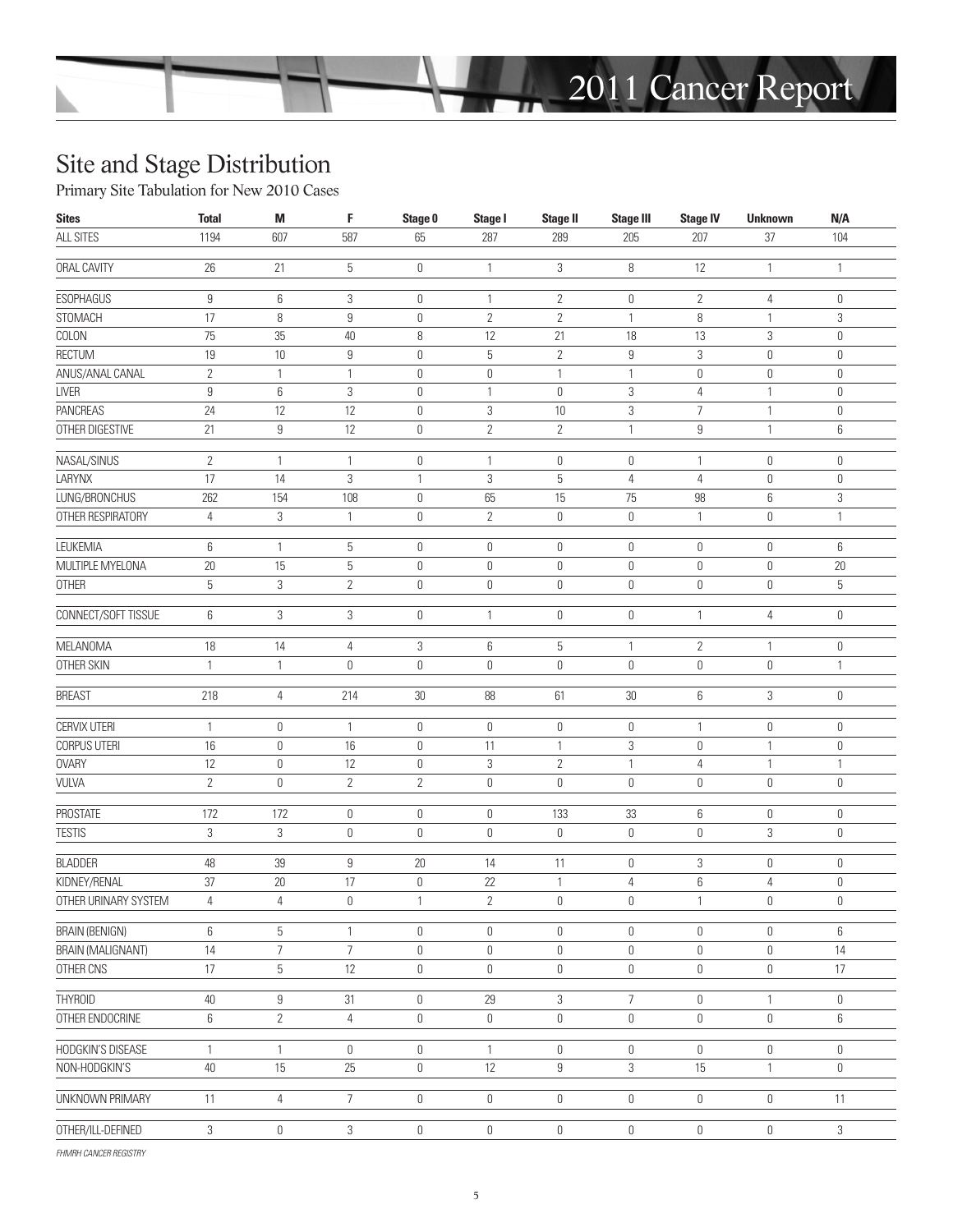

## Moore Regional Hospital Foundation – Cancer CARE Fund Benefactors

In today's complex economy, not-for-profit health care organizations such as FirstHealth face an increasing challenge to provide high-quality care to patients in the most cost-effective manner. The future of reimbursement through insurance and governmental programs for these vital health services is uncertain, and while Americans are blessed with a multitude of health care options, these choices often come at an unexpected price.

The Cancer CARE Fund benefits patients in the primary FirstHealth service area of Moore, Montgomery, Richmond and Hoke counties, providing for such needs as transportation, medications, prostheses, wigs and other patients needs that arise during the course of treatment.

*Thank you to the following individuals and organizations who generously supported the Cancer CARE Fund during Fiscal Year 2010-11 (October 1, 2010, to September 30, 2011). Our communities have consistently demonstrated their resolve to provide the financial support necessary to ensure the delivery of superior health care. In fact, one of the abiding strengths of our health system is its long-standing and successful partnership with the communities it serves.*

2Gs Designs Abextco, Inc. Mr. and Mrs. Daniel G. Aaron Dr. Jeffrey C. Acker and Dr. Lynda M. Acker Ms. Dixie E. Acorn Ms. Vicki L. Acri Ms. Becki Adair Mr. and Mrs. James Adams Mr. and Mrs. John J. Agatone Mr. and Mrs. David G. Ainslie Ms. Gillian Albro Mr. and Mrs. Thomas W. Allen Mr. and Mrs. Robert Altman Ms. Jessica C. Amato Mr. and Mrs. Victor Andersen Ms. Gina Anderson Mr. and Mrs. Roger Anderson Mr. James E. Arnold Mr. and Mrs. Jerry M. Arnold Ms. Sandra G. Auditore Mr. and Mrs. Charles E. Auslander Mr. and Mrs. Chuck E. Auslander Mr. and Mrs. Craig A. Baer Bank of America Mr. and Mrs. Blake Bagby Mr. and Mrs. Craig A. Baggett, Sr. Dr. and Mrs. D. Robert Bahner, Jr. Mr. and Mrs. Grant L. Bailey Ms. Jennifer Bailey Mr. and Mrs. Kelly Bailey, Jr. Mr. and Mrs. Allen J. Baker Mr. and Mrs. Donald L. Baker Mrs. JoAnn M. Baker Ms. Kimberly T. Baker Ms. Lourdes R. Balbin Mr. and Mrs. W. Michael Ballenger Mr. and Mrs. Brendan E. Bankos Mr. and Mrs. D. E. Barber Mr. and Mrs. R. L. Barber Mr. and Mrs. Robert L. Barmore, Jr. Ms. Annette M. Barnett Ms. Victoria L. Barrett Mr. Kevin Bartlett Mr. and Mrs. Richard T. Barton Ms. Susan L. Barwick Mr. and Mrs. Jay Basinger Mr. and Mrs. B. D. Bass

Mr. Robert Baugher and Dr. Julie G. Baugher Mr. and Mrs. Mark Beaty Mr. Killam Beckett Mr. Vaughn C. Beckman Mr. and Mrs. Robert S. Beddingfield Mr. and Mrs. Clifford C. Behm Mr. and Mrs. Kenneth R. Bell Mr. Al Benecick Mr. and Mrs. Greg M. Bennett Mr. and Mrs. Russell E. Bennett, Jr. Mrs. Carla M. Benton Dr. and Mrs. Carl W. Berk Mr. James C. Bevers Mr. and Mrs. Daniel F. Biediger Mr. Michael J. Biediger Mr. and Mrs. William C. Biediger Bill Smith Ford Mr. and Mrs. J. Hugh Bingham Mr. and Mrs. Richard D. Bingham Ms. Mary Ann Bizzarro Black Sheep Design Mr. and Mrs. Gary R. Blair Mr. and Mrs. Andy Bleggi Mr. and Mrs. David Blish Mr. and Mrs. Adrian Blue Mr. and Mrs. Harold Blue Mr. and Mrs. Brady L. Bluhm Mr. and Mrs. Thomas P. Boals Mr. and Mrs. Guy Bohner Dr. and Mrs. Rodrigo A. **Bolanos** Boles Funeral Home Mr. and Mrs. Russell C. Bond Ms. Celeste Bondy Mr. Jeffery Bone Mr. and Mrs. Dustin **Bonecutter** Mr. and Mrs. Arthur Boniface Botanicals Fabulous Flowers & Orchids Mrs. Phyllis Bottoms Mr. and Mrs. Stephen L. Bouser Mr. Daniel Y. Bowers and Dr. Ann M. Turner Mr. and Mrs. David D. Bowman Ms. Karen L. Bozzo Mr. Howard Bradshaw

Ms. Tiffany Bradshaw Branch Banking & Trust Co - **Whiteville** Ms. Dalija Z. Brecher Mr. and Mrs. Scott F. Brewton Ms. Andrea B. Bridger Ms. Brandi M. Brock Dr. and Mrs. Jonathan E. Brower Mr. and Mrs. Henry H. Brown Ms. Sarah Brown Mr. and Mrs. William L. **Brown** Mr. and Mrs. Donald Brugman Mr. and Mrs. David B. Bruner Ms. Dawn M. Bryant Ms. Christen R. Buirley Mr. and Mrs. Erano R. Bumanglag Ms. Cynthia G. Bunch Mr. and Mrs. Carlin H. Bunnell Mr. and Mrs. Jeffrey Bunnell Mr. and Mrs. John E. Burger Mr. and Mrs. Eugene T. Burns Ms. Patricia M. Burrows Mr. and Mrs. Jason S. Burton Mr. Jack K. Busby Business Minders Ms. Jacquelyn Kelly Cain Mr. and Mrs. W. Michael Cameron Ms. Nancy R. Cameron Ms. Lisa J. Capps Carolina Snapshot Mr. and Mrs. John R. Carlyle Mr. and Mrs. Samuel Carnenter Ms. Deborah Carr Mr. and Mrs. Franklin B. **Cartwright** Mr. and Mrs. Jeffrey A. Casey Ms. Rayona L. Cash Ms. Maria Castillo Ms. Melisa D. Castleberry Mr. Henry Centeno Mr. and Mrs. William E. Chad Mrs. Marion K. Chandler Ms. Lucia F. Chastain Ms. Kimberly J. Cherrix Mr. David K. Childers and Ms. Erica F. Danak Ms. Amy B. Chisholm Mr. and Mrs. David J. Christaldi Mr. Frank L. Christopher Mr. and Mrs. Howard Cissel

Mr. and Mrs. Bryce M. Clark Ms. Kristen Clark Ms. Linda Clark Clark Chevrolet-Cadillac, Inc. Mr. and Mrs. James R. Clear Mr. John O. Clement Mr. and Mrs. Charles M. Cobb Dr. and Mrs. Fernando A. Cobos Mr. Roger D. Coffey Ms. Jennifer W. Colburn Mr. and Mrs. Thomas M. **Colthart** Mr. and Mrs. W. David Conard The Reverend Edward W. Conklin Mr. Robbie Conley Mr. and Mrs. Charles T. Connett Ms. Cindy Cook Mr. and Mrs. Lewis N. Cooper, Jr. Mr. and Mrs. Christopher **Corbe** Mr. and Mrs. Eric S. Corbett Dr. and Mrs. James R. Corcoran Ms. Sabrina D. Corona Mr. and Mrs. Ken S. Cotten Mr. Rusty Cotterman Ms. Jenn Councill The Country Club of North **Carolina** Ms. Sarah A. Courtright The Covington House Mrs. Betty R. Craven Mr. and Mrs. Don W. Creed Ms. Brittany Creese Mrs. Arline D. Critchley Mr. and Mrs. Kenneth R. Crow Mr. and Mrs. Frank M. Cummins Mr. and Mrs. Jim Currey Mr. and Mrs. Neil J. Curtin Mr. Robert C. Cuthbertson and Ms. Meaghan Linker Cut Out Cancer Crop Ms. Anna Damkoehler Mr. and Mrs. Gary L. Damkoehler Mr. and Mrs. Al L. Daniels Mrs. Gisela N. Danielson Mr. W. Eugene Danneberg Mr. and Mrs. Harold T. Dauber Mrs. Suzanne E. Daughtridge Ms. Kimberly P. Daughtry

Mr. and Mrs. Justin W. D. **Davey** Mr. and Mrs. Gregg R. Davis Mr. and Mrs. Robert A. Davis Ms. Sara Davis Mr. and Mrs. Richard J. De Paris Mr. and Mrs. James Dean Mrs. Karen Decker Mr. Wayne Deese Mr. and Mrs. Daniel D. Degre Mr. and Mrs. Mark T. DeJaco Mr. and Mrs. John M. Dellicarpini Mr. and Mrs. Larry DeMolet Mr. and Mrs. W. Jay Denham Mr. and Mrs. Walter **Densmore** Dr. and Mrs. Robert L. Deucher Mr. and Mrs. Jon B. DeVault Dr. Daniel S. DiFrischia and Dr. Sushma M. Patel Mr. David B. Dillehunt Mr. and Mrs. Joseph B. Dilworth, Sr. Mr. and Mrs. Jess A. Dishner Mr. and Mrs. Richard P. Dolan Ms. Nanci L. Donald Mrs. Shirley A. Donaldson Ms. Beth G. Dowd Mr. and Mrs. W. Henry Downing Staff of Dr. Paul Kuzma Mrs. Frances G. Drake Dr. and Mrs. Peter L. Duffy Mr. and Mrs. Michael E. Dunn Ms. Bambi M. Dutton Mr. Brian W. Dyck and Ms. Barbara Ann Blackburn Ms. Sheila R. Eddy Mr. and Mrs. Benford G. Edwards Mr. and Mrs. P. Andrew Ellen Elliott's on Linden Dr. and Mrs. Peter I. Ellman Ms. Linda Elvis Mrs. Mary P. Enroth Mr. and Mrs. Mark Epstein Ms. Stacy A. Eubanks Mrs. Dorothy M. Evans Mr. and Mrs. Robert E. Everett, Jr. Mr. and Mrs. James H. Ewalt Mrs. Virginia F. Fallon Mr. and Mrs. Randy Farmer

Mr. and Mrs. Mike Farrell Mr. and Mrs. Robert A. Farrell Mr. and Mrs. Robert O. Farren, Jr. Mr. and Mrs. Phillip R. Faulk Mr. and Mrs. Branford S. Faw Dr. and Mrs. David P. Fedder Mr. Allan J. Feek Mrs. Hazel D. Ferguson Mr. and Mrs. Michael Fernandez Mr. and Mrs. Kenneth Fick First Citizens Bank Fix & Flex Inc. Ms. Tracey Flanagan Mr. and Mrs. Kevin Fleece Mr. and Mrs. Daniel L. Flint Ms. Karen E. Fluck Mr. and Mrs. Kevin Forehand Mr. and Mrs. Dennis L. Fortune Mr. and Mrs. James G. Frazer Mr. Jonathan T. Freeman Ms. Meredith Freeman Mr. Dave Freitas Mr. and Mrs. Tom P. Friedman Friends of Moore Golf **Tournament** Mr. and Mrs. Charles T. Frock Ms. Christina C. Fuller Dr. and Mrs. David M. Furie Ms. Theresa L. Gagan Mr. and Mrs. Tom Gallagher Mr. and Mrs. Thom B. Galusky Mr. and Mrs. Michael T. Gantt Ms. Sue Gaona Mr. and Mrs. Joseph J. Garbacik, Jr. Mr. and Mrs. Leo A. Garcia Ms. Trisha Gardner Ms. Edith M. Garner Mr. and Mrs. James H. Garner Mr. and Mrs. Thomas D. Garner Garner Law Firm, PLLC Ms. Laura Garrett Mrs. Jean A. Gauthier Mr. and Mrs. P.J. Gay Mr. and Mrs. David L. Gendron Mr. and Mrs. Louis F. Gentry Mr. and Mrs. Robert L. George Mr. and Mrs. John R. German Dr. and Mrs. Jeffrey R. Gibbons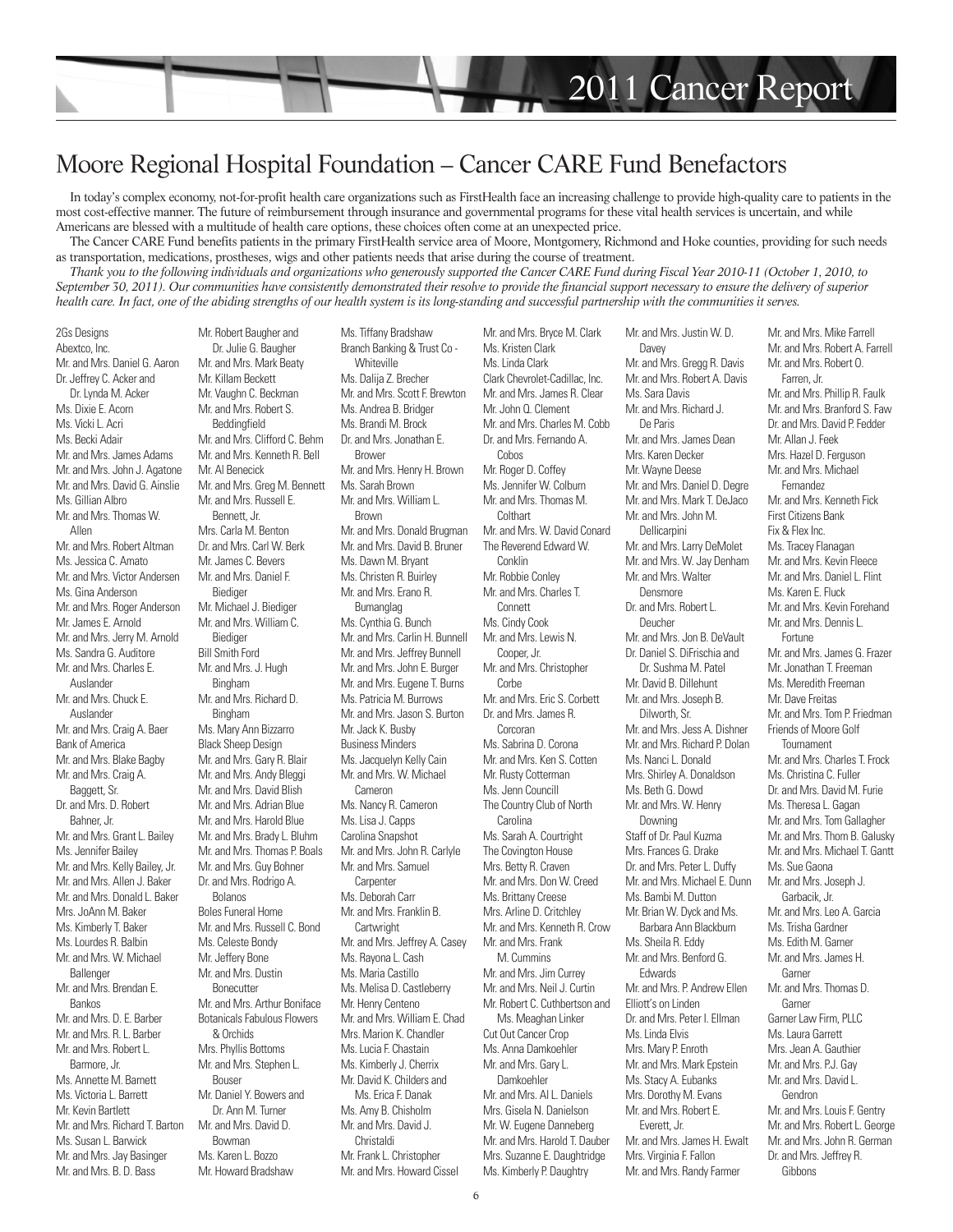

## Moore Regional Hospital Foundation – Cancer CARE Fund Benefactors *(continued)*

Dr. and Mrs. Joseph G. Gibbons Mr. and Mrs. Thomas P. Giebner Ms. Debbie L. Gilbert Mr. and Mrs. Jeffrey R. Gilbert Mr. and Mrs. James D. Gillis, III Ms. Ellen Gleason Mr. Chad Golden Mrs. Margarett A. Goodfellow Mrs. Connie G. Goodrum Ms. Shannon E. Goodrum Dr. and Mrs. Ted A. Graham Mr. and Mrs. Jonathan M. Gribben Mr. Michael Gringeri Mr. and Mrs. Francis J. Guerra Ms. Jennifer J. Guevarra Mr. and Mrs. Oscar G. Gulley, IV Mr. and Mrs. Damon Gulnac Mr. and Mrs. Timothy S. Gulovich Mr. and Mrs. Thomas G. Gurley Mr. and Mrs. Alfred M. Gustafson Ms. Elizabeth K. Haddock Mr. and Mrs. H. Wayne Haddock Mr. Walter Hale Mr. and Mrs. James R. Hall Ms. Jane M. Hall Mr. and Mrs. Jerry Hall Mr. and Mrs. Doug Hamer Dr. and Mrs. James M. Hamilton Mr. Bobby Hancock Mr. Kim Hand Mr. and Mrs. C. Michael Haney Mr. and Mrs. Thomas A. Haney Ms. Kristie Hanshew Ms. Joyce L. Hardister Mr. Douglas R. Hardisty Mr. and Mrs. Brent G. Hargan Mr. and Mrs. David L. Harper Mr. Michael A. Harrell and Dr. Sharon N. Harrell Mr. and Mrs. Joseph L. Harrington Ms. Janet F. Harris Mr. and Mrs. Joshua T. Harris Ms. Connie P. Harrison Ms. Melanie M. Harrison Ms. Elizabeth W. Haskell Mr. and Mrs. Jack Hatcher, Jr. Mr. and Mrs. Donald E. Hauck Mr. and Mrs. Ralph E. Hawes Mr. Robert A. Hebert Mr. and Mrs. Brian E. Hecke Mr. Laurence F. Heiden Mr. and Mrs. John Heimrich Mr. and Mrs. David A. Hendrix Mr. and Mrs. Floyd L. Herndon Mr. and Mrs. Peter G. Hessler Mr. and Mrs. Roger V. Hicks Mr. and Mrs. Jason Hilyard Mr. and Mrs. David C. Hobson Mr. Doug Hodson and Ms. Laurie Gooch Mr. and Mrs. John A. Hoffmann Holden Thomasson & Longfellow, CPAs

Dr. and Mrs. Matthew Brady Holler Ms. Denise Holliday Dr. and Mrs. Scott A. Hollrah Ms. Marquita Holmes Mr. and Mrs. David Holroyd Mr. David Hope Mr. and Mrs. William J. Horn Ms. Patricia A. Hoskins Mr. Mike Hove and Ms. Ashley Willis Mr. and Mrs. Timothy H. Howle Chaplain Pamela J. Hudson Ms. Terri L. Hudson Mr. and Mrs. Randall Hughes Dr. Terry J. Hulihan and Dr. Shannon Allison Ms. Cassina A. Hunt Mr. and Mrs. Chris T. Hunt Ms. Jessica L. Hyatt Ms. Gail A. Hyde Hyman & Johnson Construction, LLP Mr. and Mrs. Patrick B. Inge Mr. and Mrs. Adam Ingram Mr. and Mrs. Ian Inquimboy The Insurance Center/The MGN Company Ms. Cornelia Jackson Mr. and Mrs. John J. Jackson Mr. and Mrs. Herbert M. Jacobs Mr. and Mrs. Nicholas C. James Dr. Bruce P. Jaufmann and Dr. Carol M. Wadon Mr. and Mrs. Jimmy Jenkins Mr. and Mrs. Edwin F. Jennings Mr. and Mrs. Mark W. Jessup Mr. and Mrs. Albert F. Johnson Ms. Becky Johnson Ms. Cyndi A. Johnson Ms. Dee Johnson Mr. Eric B. Johnson Mr. Rick Johnson and Mrs. Beverly Leblanc Mr. and Mrs. Toby Johnson Mr. and Mrs. William C. Johnston Ms. Jaclyn A. Jones Mr. and Mrs. Jason Jones Mr. and Mrs. Jeremy M. Jones Ms. Kimberly D. Jones Mr. and Mrs. Reginald H. Jones Mr. and Mrs. Russell L. Jones Mr. and Mrs. Ben E. Jordan, Jr. Ms. Janet Jordan Mr. and Mrs. Randy K. Jordan Joseph's Gallery Mr. and Mrs. Marshall G. Joyner Mr. and Mrs. Yasud Kamibayashi Ms. Veronica Karaman Peter R. & Cynthia K. Kellogg Foundation Mr. and Mrs. Carl Kelly Mr. Daniel W. Kelly Ms. Emily B. Kent Mr. and Mrs. G. S. Key Mr. and Mrs. Christopher M. Kibler

Mr. Joshua Kilgore Mr. and Mrs. Jeff Kimrey Ms. Katie J. Kimrey Dr. and Mrs. Stephen C. King Mr. and Mrs. Donald L. Kingston, Jr. Mr. and Mrs. Steven R. Kline Ms. Jillian M. Klug Mr. Jeremy Knabenshue Ms. Melissa Knotoff Mr. Timbo J. Kochy Mr. Luke E. Koerschner Mr. and Mrs. Don Koeze Dr. and Mrs. Bohdan W. Kopynec Mr. and Mrs. Martin Korte Dr. and Mrs. John F. Krahnert, Jr. Ms. Therese A. Kreutzberg Ms. Chris A. Kubiak Dr. and Mrs. Charles S. Kuzma Dr. and Mrs. Paul J. Kuzma Ms. Teri Kuzma Ladies Auxiliary to the VFW Dr. and Mrs. Douglas E. Lam Ms. Carole Landoll Mr. and Mrs. Roy Langley Mr. and Mrs. Douglas A. Lapins Mr. and Mrs. Michael V. Laswell Mr. David Lawrence Mr. and Mrs. Anthony T. Laws Mr. and Mrs. John R. Lawson Mr. and Mrs. Frank Layton The Learning Tree Preschool Mr. and Mrs. Christopher A. Lee Mr. and Mrs. Michael G. Leonard Ms. Michele L. LeRoy Mr. and Mrs. Joseph A. Leto Ms. Karin L. Levesque Ms. Jennifer Lewellen Mr. and Mrs. Gary W. Lewis Mr. and Mrs. George W. Little Mr. and Mrs. William H. Litton Mr. and Mrs. William S. Livolsi Ms. Tiffany Locklear Ms. Terry L. Long Longleaf Leasing Partners Ms. Janet G. Lopez Mr. and Mrs. Harold C. Luppens Mrs. Susan M. Lynch Lynch Law Firm Dr. and Mrs. Nicholas J. Lynn Mr. and Mrs. Peter C. Mace Mr. and Mrs. Raymond G. MacKay, Jr. Mr. and Mrs. Henry F. Magnusen Mr. Alan G. Majka Ms. Kristen R. Malouf Ms. Sherri L. Mangum Mr. and Mrs. Paul Manley Mr. and Mrs. L. E. Manning Mr. and Mrs. John E. Maroney Mr. Tyler Marriott Mr. Dustin Martin Mr. and Mrs. Michael G. Martin Mrs. Sarah G. Martin Ms. Kim Mason

Mr. and Mrs. C. Bruce Matthews Ms. Diana B. Matthews Mr. and Mrs. Kevin P. Matthews Ms. Pat Mayhew Dr. and Mrs. Brooks B. Mays Ms. Barbara McAllister Mr. and Mrs. John J. McCarthy Dr. Fred B. McCashin Mr. and Mrs. Mitchell W. McCaskill Mr. and Mrs. R. B. McConnell, Jr. Mr. Thomas C. McCormick Colonel and Mrs. Richard F. McCrary Dr. and Mrs. William D. McDearmon Mr. and Mrs. Joseph L. McDonald Mr. and Mrs. John M. McDougald Ms. Kelly McElroy Mr. and Mrs. Gary R. McGahey Mr. and Mrs. James J. McGillan Mr. Richard A. McGowen Colonel (Ret.) Charlie T. McGugan Dr. and Mrs. Wyman T. McGuirt Mr. Tomas McHale Mr. and Mrs. Roderick W. McIver, Jr. Mr. and Mrs. B. Donald McKenzie McKenzie Photography, LLC Mr. Frederick A. McKenzie Mr. and Mrs. Ralph C. McKenzie Mr. Gordon J. McKinnon and Ms. Jeanne Orlando Ms. Amy C. McLean Mr. and Mrs. Bryan T. McMillan Mr. and Mrs. Martin S. McMillan Ms. Deborah G. McMullen Mr. and Mrs. Michael P. McNinch Mr. and Mrs. Charles H. McWilliams Ms. Maggie Meginnis Mr. and Mrs. Dwight Mejan Colonel (Ret.) and Mrs. Marvern M. **Mercer** Menendez & Ritter Retirement Group of Wells Fargo Advisors Meridian Zero Degrees Ms. Carol A. Meringolo Mr. and Mrs. Robert T. Merrell Ms. Julie Merritt Mrs. June A. Metro Mr. and Mrs. Anthony R. Metzger Ms. Suzanne T. Meyer Ms. Joanne E. Miatke Ms. Mandy Midgett Mr. and Mrs. Michael G. Mikurak Mr. Brandon W. Miller Mr. and Mrs. Clifton W. Miller Mr. and Mrs. Norman T. Minery Ms. Brittany F. Minogue Dr. and Mrs. C. Kenneth Mitchell, Jr. Mr. Roy Mitchell Ms. Maria P. Mitchum Mrs. Georgia C. Moffitt Mr. and Mrs. Jeff P. Mohn Ms. Sharon A. Molis Mr. and Mrs. David A. Mongillo Mr. Christopher D. Monroe Mr. and Mrs. G. Bruce Monteith

Monteith Construction Mr. Seth Morla and Ms. Christine Vandeveire Mr. and Mrs. C. S. Morris Mr. and Mrs. Colen L. Morrison Mr. and Mrs. Bill M. Moses Mrs. Carolyn C. Mosseller Mr. and Mrs. Craig Moulton Mr. and Mrs. Tom Moynihan Ms. Donna C. Munguia Mr. Joseph M. Munn Colonel (Ret.) and Mrs. Richard M. Murnhy Mr. and Mrs. Thomas L. Murphy Mr. and Mrs. David C. Myers, Jr. Mrs. Marion M. Myers Mr. and Mrs. Jack Nance Mr. Corey Nash Mr. Jared Nelson Ms. Jamie J. Newell Mr. and Mrs. Ron Newlan Mr. and Mrs. Ralph S. Newman, Jr. Mr. and Mrs. Sidney Newman Mr. and Mrs. James R. Nichols Ms. Dorothy L. Nicholson Mr. and Mrs. Rodney B. Nordan Ms. Jen Norris Mr. and Mrs. Fred G. Nuenighoff Mr. and Mrs. Patrick Nugent O'Callahan Society Mr. and Mrs. Bernard F. O'Connell Ms. Melissa O'Connor Mr. and Mrs. Donald Oldham Mr. and Mrs. Richard J. Oldham Mr. Pete Olson Mr. and Mrs. John M. O'Neill, Jr. Mr. Tyler O'Neill Mr. Nick Onyango Mr. and Mrs. Louis Orefice Ms. Rudee Orians Mr. Santiago W. Ortega Ms. Beth Osborn Mr. and Mrs. Colin Oswald Mr. and Mrs. Ulysses Otero Mrs. Anne Overstreet Mr. and Mrs. John Owen Mr. and Mrs. John C. Owen Mr. and Mrs. William E. Owen Mr. Ethan Owens Mr. Scot Padgett Harwell Palmer, DDS, PA Mrs. Angel F. Palumbo Mr. and Mrs. William R. Parke Ms. Isabelle Parker Ms. Angela T. Parks Ms. Crystal Parks Mr. Ernest W. Parrish Mr. and Mrs. Johnny C. Patterson Ms. Melissa A. Patterson Ms. Molly Patterson Ms. Tracie S. Patterson Mr. Wayne Patton Mr. and Mrs. Michael Patullo Mr. and Mrs. Stephen G. Pelezo